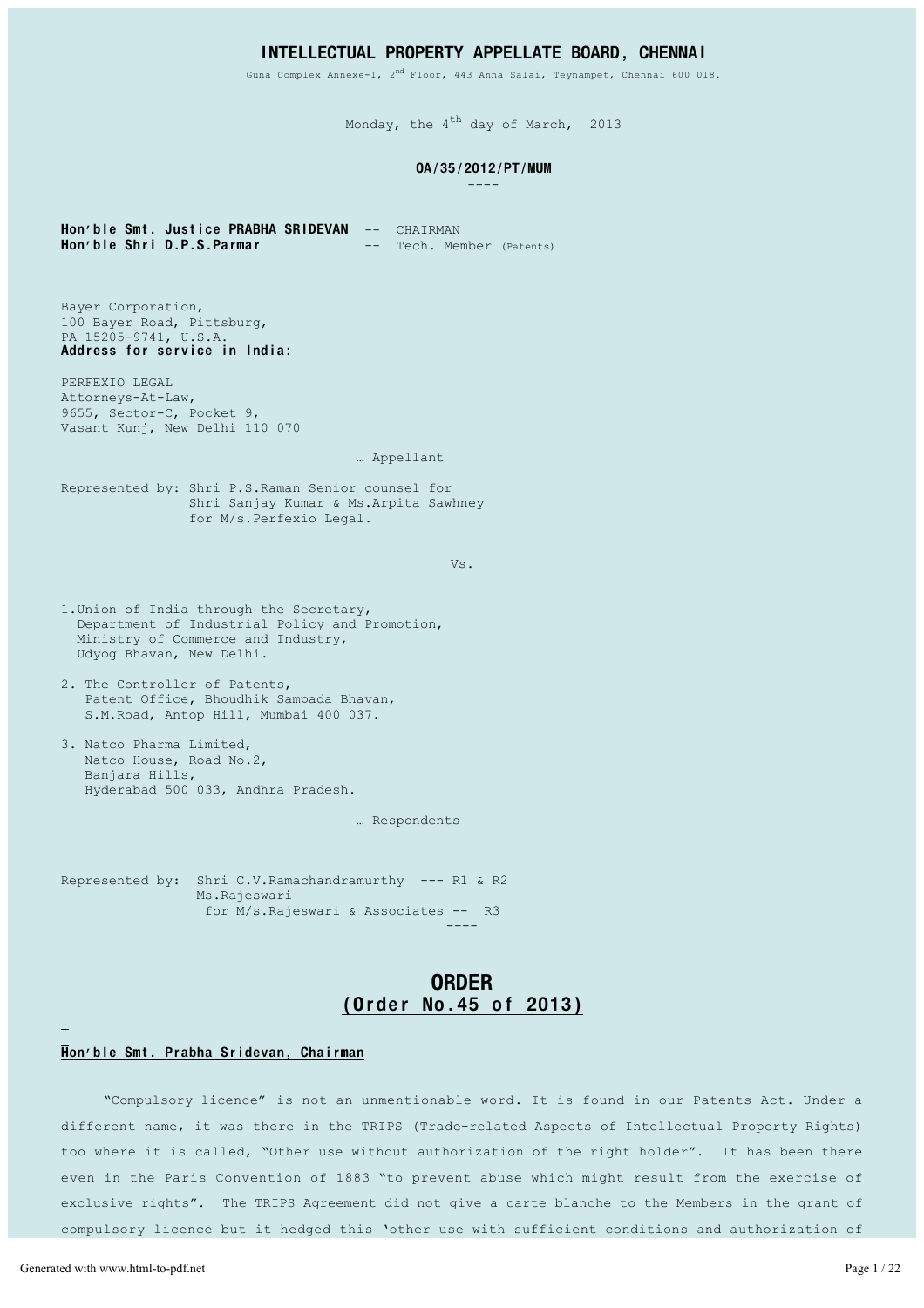this use would be considered only on a case to case basis of individualness'. This appeal challenges the compulsory licence ordered by the Controller-General.

2. Patent rights were created "not in the interest of the inventor, but in the interest of the national economy", says the Report on the Revision of Patents Law by Shri Justice N.Rajagopala Ayyangar (in short, 'Ayyangar Report'), quoting from Michel on Principal National Patent Systems. The report also quotes from Patents and Designs Amendment Bill which says that the monopoly is granted to the benefit of trade and industry to enlist the cooperation of the capitalist in this endeavour to bring in new invention. The Code of Federal Regulations of US says that "patent by its very nature is affected with the public interest". Therefore, we have to understand the perspective from which the Chapter of Compulsory Licence was introduced and is still there in the Patents Act, 1970 as amended by the Patents (Amendment) Act, 2005. The Ayyangar Report is the document we refer to when a question of importance arises. It says, "There is no uniformity in the economic problems which confront different countries at any time or even the same country at different periods of its history and account has therefore to be taken of the actual conditions in the matter of devising the precise adjustments which are needed to rectify the imbalance which the patent system is apt to produce if left uncontrolled".

3. In this case, several very important questions of pure law arise. The facts are relevant but we will deal with the facts very briefly. The drug for which the patent was granted is marketed by the appellant under the name, Nexavar, but the drug is Sorafenib Tosylate. It is said to be a palliative drug for patients suffering from Renal Cell Carcinoma (RCC) and Hepato-Cellular Carcinoma (HCC) at stage IV. US Patent was filed on  $13.1.1999$ . PCT application was filed on  $12.1.2000$ . The date of National Phase entry is 5.7.2001. The patent was granted on 3.3.2008 (Patent No.215758). The appellant obtained all the statutory approvals in India in January, 2008. Before applying for a compulsory licence, an applicant should approach the patentee for the grant of a licence. This is a sine qua non for exercise of the powers of the Controller in this regard. The third respondent addressed a letter on 6.12.2010. It was stated to be in compliance with this statutory requirement. The appellant filed C.S.No.1090 of 2011 on 5.5.2011 before the Hon'ble Delhi High Court against the third respondent herein for infringement of its patent. It had earlier filed C.S.No.523 of 2010 against CIPLA Limited for infringement. CIPLA's presence and the relevance thereof will be dealt with by us later. The  $3<sup>rd</sup>$  respondent herein applied for compulsory licence on 28.7.2011 and it was granted. This appeal is against that order. Pending this appeal, the appellant had asked for stay which was not granted by us.

4. Learned senior counsel Mr.P.S.Raman appearing for the appellant submitted that the compulsory licence order was vitiated by several errors;

(i) Under Section 87(1) where the Controller should have arrived at prima facie satisfaction that a case has been made out, notice was not given to the appellant herein which is a grave miscarriage of justice;

(ii) The compulsory licence application is not supported by any evidence;

(iii) The appellant had sought for adjournment to enable the invention to be worked to the fullest extent and this was not granted which is against the law;

(iv) While deciding whether the reasonable requirement of the public has been satisfied, the Controller ought to have taken into reckoning the presence of other player, CIPLA (not before us) and the supply made by CIPLA and by totally ignoring its presence, injustice has been caused;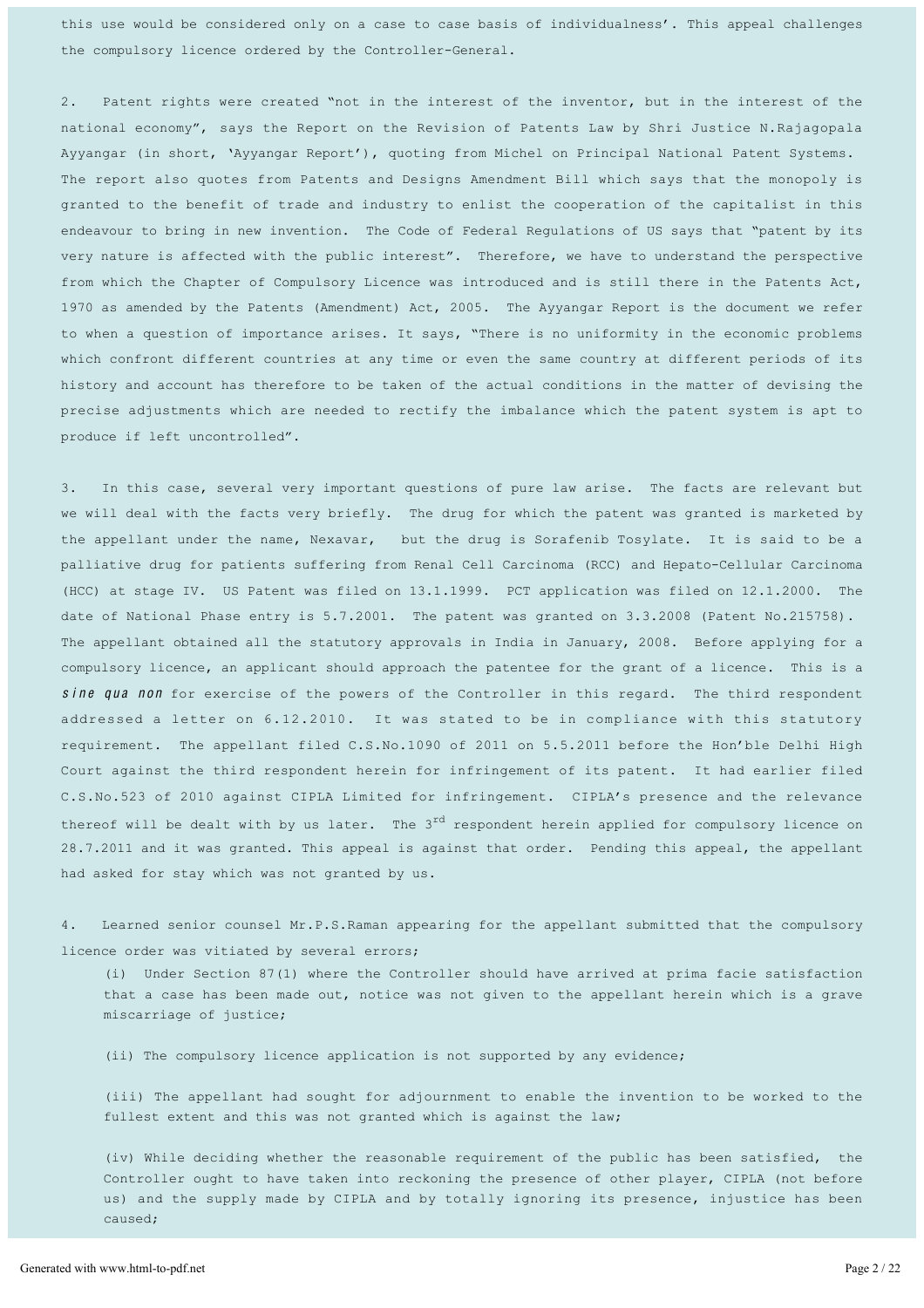(v) The Controller ought to have ascertained what is the reasonable price and thereafter, decided the issue of granting compulsory licence; and

(vi) The controller was in error in concluding that the manufacture in India was necessary to meet the "working" requirement under Section 84(1)(c) of the Act.

The learned senior counsel also referred to the conduct of the third respondent in not mentioning the presence of CIPLA in its application which was a relevant fact and in contending that it had obtained a process-patent for manufacturing the invented product, which it had not. According to the learned senior counsel, these two factors disentitle the 3<sup>rd</sup> respondent from obtaining compulsory licence. The Controller was in error in not taking note of Patient Assistance Programme (PAP) which is a relevant factor for deciding whether the reasonable requirement of the public had been met. It was submitted that this provision was a discretionary power granted to the Controller under certain circumstances laid down in the Act and not a penal provision. Finally, the learned senior counsel submitted that even assuming without accepting that compulsory licence ought to have been granted, the manner in which the terms and conditions were fixed was totally arbitrary.

5. The Counsel on both sides made their submissions orally and in writing. The learned Counsel for the respondents 1 & 2 adopted the submissions of the learned counsel for the 3<sup>rd</sup> respondent and submitted that the order was in accordance with the law.

#### 6. First we will take up the issue of opportunity at the prima facie stage.

7. According to Ms. Rajeswari, the learned counsel for the  $3^{rd}$  respondent, the Controller is under no obligation to give any hearing before arriving at a prima facie satisfaction and in this regard, referred to the decision in Competition Commission of India v. Steel Authority of India & Anr. [2010 CompLR61 (Supreme Court)] where it was held that the issue of notice to a party at the initial stage where there has been no determination of rights cannot be implied.

8. Section 87(1) of the Act deals with the procedure adopted by the Controller, while dealing the applications under Sections 84 and 85. Section 87(1) deals with the Controller arriving at satisfaction that prima facie case has been made out and directs the applicant to serve copies on the patentee and other persons appearing to be interested. Section 87(2) requires the patentee to give to the Controller a notice of opposition within the time prescribed. Section 87(3) refers to the grounds on which the compulsory licence application is opposed. Section 87(4) deals with the opportunity to be given to the applicant and the opponent before deciding the case. Rule 129 of the Patents Rules, 2003 deals with the exercise of discretionary power by the Controller and requires the Controller to give to an applicant or a party a hearing before exercising any discretionary power that may affect the applicant or the party adversely. Having taken part in the proceedings thereafter, this ground may not be available to the appellant. However, since it is a pure question of law, we will answer it.

9. At the stage of Section 87(1), the Controller has two options. Even on the face of it, he may decide that the compulsory licence cannot be granted. This may be for various obvious reasons like, the application having been made before the lapse of the three years mandated by law. The Controller has another option. On the face of it, he may decide that this is a matter where the parties have to be heard before a decision is arrived at. It does not mean that the Controller has decided one way or the other. It means only that on going through the application and considering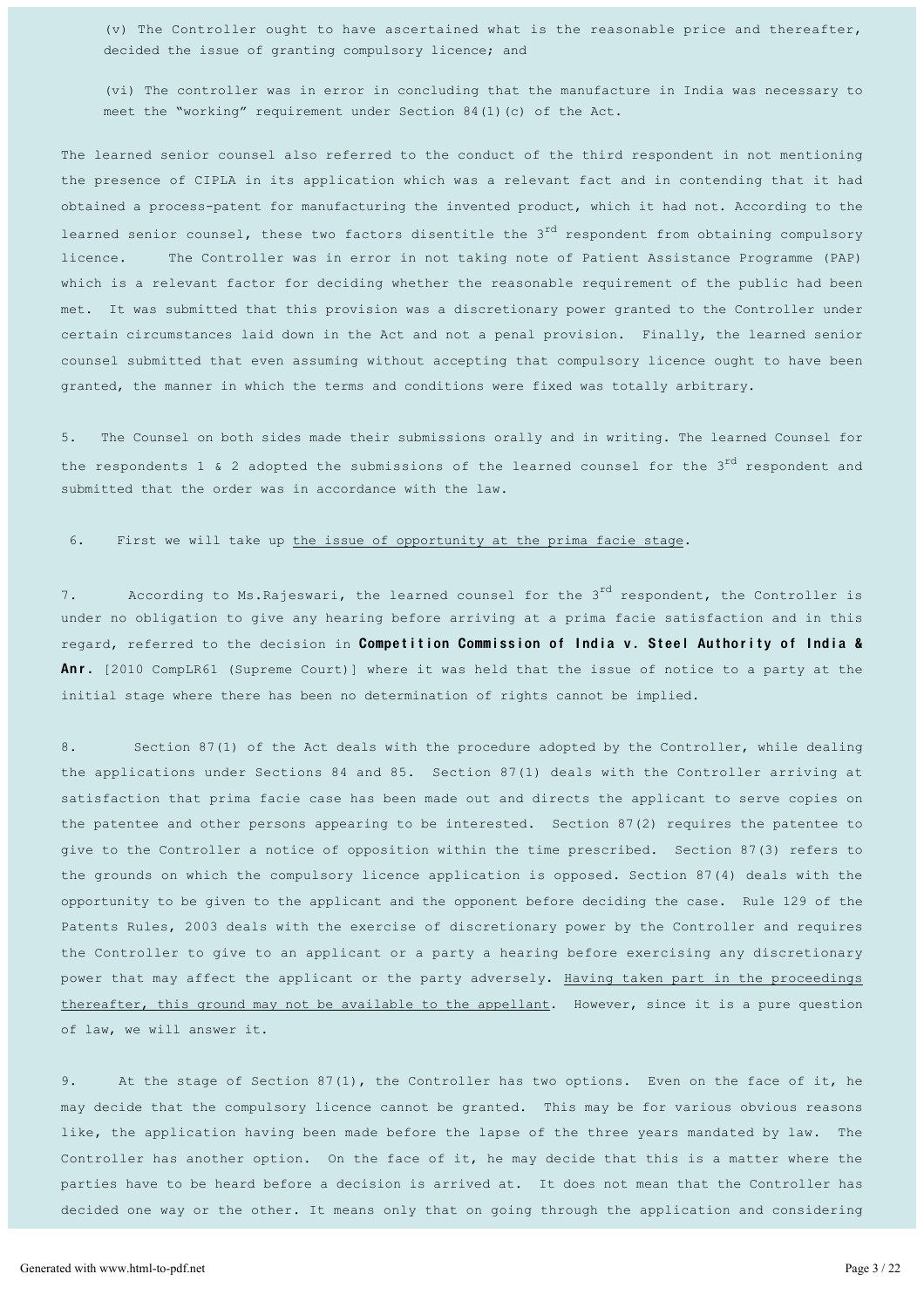the facts alleged, he is of the opinion that the other side should be heard. Therefore, he directs the applicant to serve copies on the other side. It is clear from S.87(1) that prima facie satisfaction precedes the direction to issue notice to the patentee or other persons. Therefore, it is futile to contend that for arriving at prima facie satisfaction, the other side should be heard. The hearing of the other side arises only after notice of opposition is filed and Section 87(4) stage is reached. After hearing both the parties, the Controller again has two options. He may reject the application for licence or he may grant the licence. At the stage of 87(1) no such determination of rights is contemplated and all that is contemplated at that stage is whether this application deserves to be granted a hearing. Therefore, this ground is rejected.

10. The next ground raised by the appellant is that the letter dated December 6, 2010 issued by the third respondent which is allegedly in compliance of Section 84(6)(iv) is not a genuine attempt. The compulsory licence applicant must make an effort to obtain the licence from the patentee on reasonable terms and conditions. According to Mr.P.S.Raman this letter was more in the nature of a notice or threat and was not really a request for the grant of licence on terms and conditions. According to the learned senior counsel, had the  $3<sup>rd</sup>$  respondent been serious about his application for grant of licence, it would have made a real effort. Learned senior counsel submitted that the appellant's reply left the door open for negotiation. The  $3^{rd}$  respondent had not availed of this. Therefore, no reasonable efforts have been made by the third respondent prior to the compulsory licence application.

11. According to the learned counsel appearing for the  $3<sup>rd</sup>$  respondent, the letter addressed by the 3<sup>rd</sup> respondent to the appellant was sufficient compliance. The refusal by the appellant was clear and therefore, there was no purpose in making any further efforts to obtain voluntary licence.

12. Learned Controller had in this regard, held that the 3<sup>rd</sup> respondent could not have taken any further efforts for the grant of voluntary licence and that therefore, the requirements of Section  $84(6)$  (iv) were satisfied. The appellant had stated in the reply, "In view of what has stated above, our client does not consider it appropriate, to grant voluntary licence to manufacture and market the product." The section requires the Controller to take into account whether the applicant has made efforts to obtain a licence from the patentee on reasonable terms and conditions and such efforts have not been successful within the reasonable period as the Controller may fix. In the letter dated 6.12.2010, the 3<sup>rd</sup> respondent had approached the appellant and written that 'we understand that the cost of therapy per month for the said drug as sold by you works out to about Rs.2,80,000/- and ......... most of the patients are from the low and middle income groups that can seldom afford such expensive drug'. The letter stated that the access to the treatment of cancer is denied 'particularly due to the high pricing of the product'. The 3<sup>rd</sup> respondent wrote that they would be in a position to make the product available to the public in India at a cost of less than Rs.10,000/- for one month and that at such price, even the Government Agencies would come forward to offer financial assistance to the patients and in this context, they applied for licence for the manufacture and marketing of Nexavar so that protection of public health is not impeded due to the present high price. They finally requested for the "grant of a voluntary licence to us to manufacture and market the product on such reasonable terms and conditions which would not prevent us from making the drug available to the public at the affordable price as projected above". We must also record here that this request for voluntary licence was made without prejudice to their right to attack the patent.

13. To this, the appellant/respondent by letter dated 27.12.2010 denied everything stated in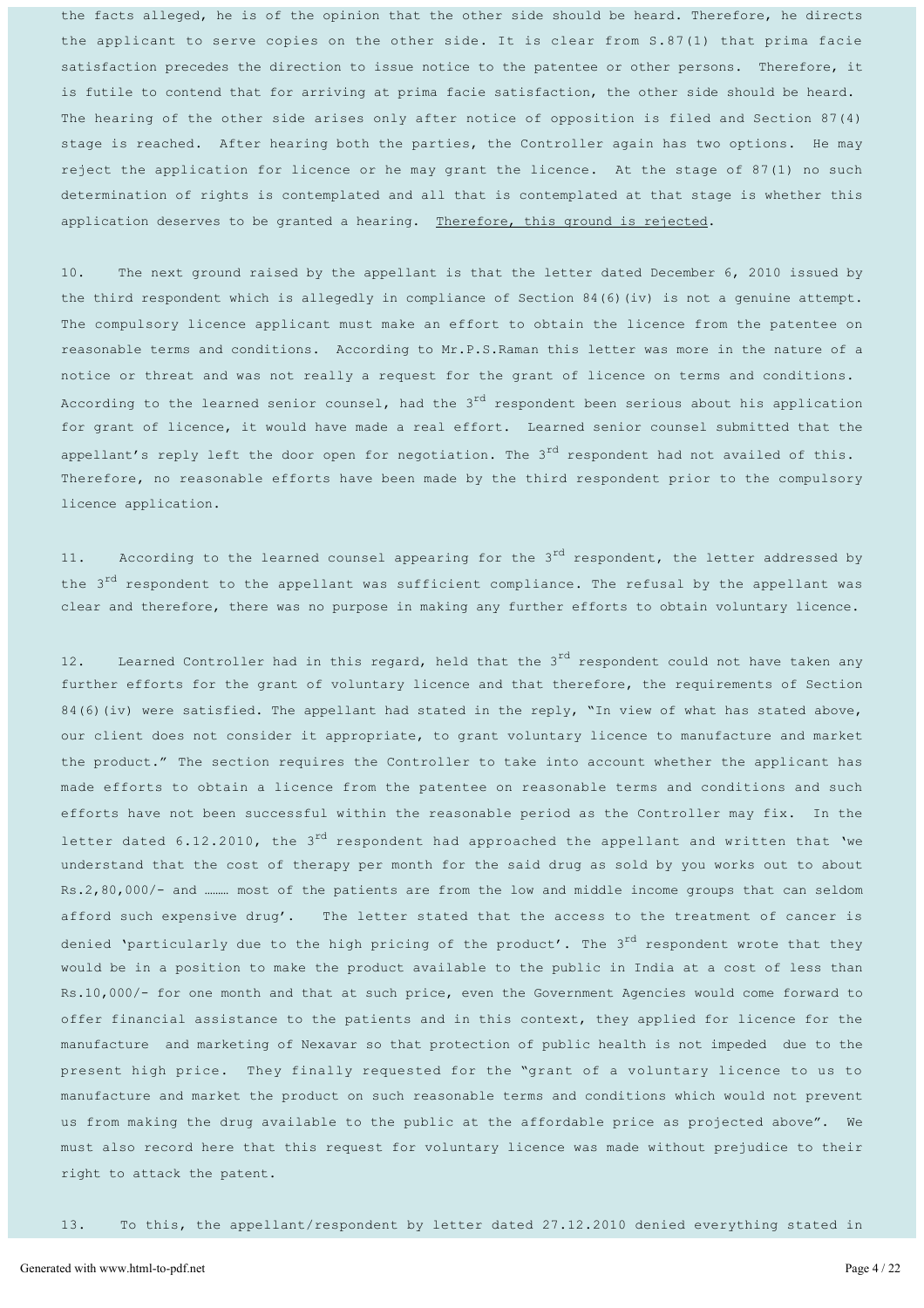paragraph-1 and stated that the 3<sup>rd</sup> respondent must appreciate the backdrop of the huge sums invested by the appellant in Research and Development before working out the cost of the patented product. The appellant thereafter gave rough figures of their investment. They denied that they had failed to meet the fundamentals of the Patents Act and they said that "the demand for drug covered by our client pattern is being met to an adequate extent ......". They denied that Nexavar was not available to the patients in India at affordable price. They denied that the invention covered by the patent is not being worked effectively. They said that as long as their patent is in force, the entry of generic version is legally prevented and they denied that the reasonable requirement of patients suffering from renal cancer is not met. As far as the cost suggested by the  $3^{rd}$  respondent is concerned, the appellant stated that the third respondent may offer to manufacture the product at a cost less than Rs.10,000/- since they had not spent any resources in R & D. Therefore, according to the appellant, it was in full compliance of the requirements of the Patent law with regard to the reasonable requirement, availability at a reasonably affordable cost, working of the patented invention in India. It is stated in the reply that, "Your company is not able to make out a case for the grant of voluntary licence to manufacture and market the product Nexavar. Therefore, our client does not consider it appropriate to grant voluntary licence to manufacture and market the product Nexavar to NATCO'. There was a tail piece to the effect that as per the Act, the  $3^{rd}$  respondent may take action within 14 days from the date of receipt of this letter.

14. We find from a reading of the two documents, viz., the letter and the response that the  $3^{rd}$ respondent who is the compulsory licence applicant had stated what according to it was a reasonable  $cost.$  The letter stated that Rs.2,80,000/- was not accessible to a large number of patients for whom the drug is meant and that they were willing to make available the drug at less than Rs.10,000/- per month if the appellant would grant licence. The appellant calls this letter more in the nature of a threat than a real request. We find that the third respondent had stated that the price at which it would offer the drug was less than Rs.10,000/-. On these terms, NATCO applied for voluntary license.

15. It is true that the letter spells out three conditions for the grant of licence in paragraph-6 and states that because of the prohibitory high cost, these three conditions are not satisfied, but yet, the offer had been made. The appellant on its part had understood the tenor of the letter. According to the appellant it had satisfied all the requirements of law. If there was a veiled threat, it was met equally by a veiled answer.

16. If the appellant thought that less than Rs.10,000/- was not a bargaining point, all that it should have stated was that there was some room for negotiation. But, the response did not indicate that, instead it clearly indicated that the appellant did not consider it appropriate to grant voluntary licence. Therefore, the offer was made and it was rejected. The  $3^{\frac{rd}{ld}}$  respondent is not required to make another request when its efforts had failed. The law does not require that. On a consideration of these two documents, the Controller was of the view that the  $3^{rd}$  respondent had made an effort but it could have been "more humble in writing and not hurting the sensibility" of the patented persons. They are after all rivals in business and we do not think there would be room for such sensibilities. The requirement of law was fully met and we reject this ground.

17. Next we come to the failure to file evidence. The appellant submitted that the 3<sup>rd</sup> respondent had not given evidence to support its compulsory licence application. To this, the 3<sup>rd</sup> respondent's case was that Section 84(3) merely requires the application to contain a statement setting out the nature of the applicant's interest together with the particulars as may be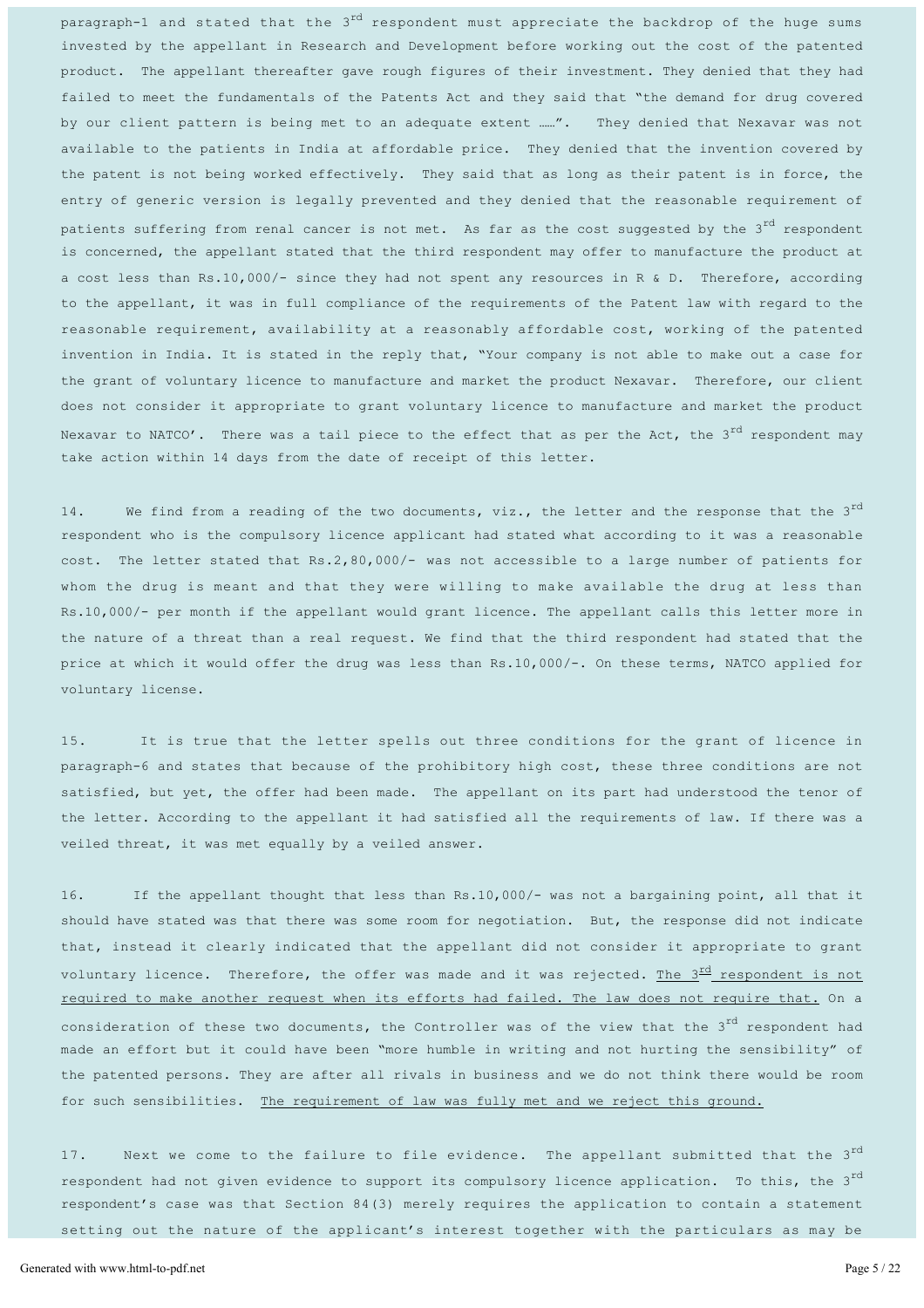prescribed and the facts upon which the application is based. Form-17 requires the applicant to state the grounds and documentary evidence to support its interest. According to the learned counsel, there is no specific requirement to support the compulsory licence application and in the present case both the parties filed their evidence from July, 2011 to June, 2012 at different points of time.

18. Form-17 does not seem to indicate the filing of evidence. While the  $3^{rd}$  respondent could have filed documentary evidence along with the application, it is clear that all the evidence was required to be filed before the Controller before he made the decision. When the matter came up for hearing, not only did the Controller have the evidence based on which the 3<sup>rd</sup> respondent made his application, the appellant also knew what was the evidence he had to meet. Therefore, if there is any lapse, it is a procedural lapse and on that ground, the order cannot be set aside.

19. With this, we come to the end of the technical objections. Now we have the main issues. The issues of CIPLA's presence and the request for adjournment are intrinsically linked with them. At the end we will deal with the terms of the licence and the conduct of the  $3^{rd}$  respondent.

20. Before going in to the merits of the matter, we return to the Ayyangar Report. It is true that this report was before TRIPS Agreement, but it has not lost in its significance a whit. Whenever a question arises in regard to Patents we will learn much if we read it. The Ayyangar Report quotes from Edith Penrose's Economics of International Patent System and says that, "Any country must lose if it grants monopoly privileges in the domestic market, which neither improve, nor cheapen the goods available, nor develop its own productive capacity, nor obtain for its producers at least equivalent privileges in other markets." We also have the relevant provisions of International Conventions. Article 27(1) protects the patented right without discrimination as to the place of invention, the field of technology and whether the products are imported or locally produced. Article 30 provides limited exceptions to exclusive rights conferred by a patent provided they do not unreasonably conflict with the normal exploitation of the patent, taking into account the legitimate interest of third parties. Article 31 of TRIPS deals with other use without authorization of the right holder and lists the provisions which shall be respected while authorizing such use. Next, Article 5 of the Paris Convention says that the importation by the patentee into the country where patent has been granted ...... shall not entail forfeiture of the patent. Article 5A (4) deals with compulsory licence. We also refer to the Doha Declaration which addressed the difficulties which Members with insufficient or no manufacturing capacity in the pharmaceutical sector could face in making effective use of compulsory licensees under the TRIPS Agreement. We have also seen that the Members affirmed their full right to use the TRIPS flexibilities in this regard especially in connection with the Members' right to protect public health and in particular, to promote access to medicines for all. This then is the running theme; public health and access to medicine, a facet of Right to Life.

21. Now, we come to our own Act, Chapter XVI. Section 82 defines "patented article" which includes any article made by a patented process and patentee includes an exclusive licensee. Section 83 deals with general principles applicable to working of patented inventions. They are as follows:

"83. General principles applicable to working of patented inventions - Without prejudice to the other provisions contained in this Act, in exercising the powers conferred by this Chapter, regard shall be had to the following general considerations, namely:--

(a)That patents are granted to encourage inventions and to secure that the inventions are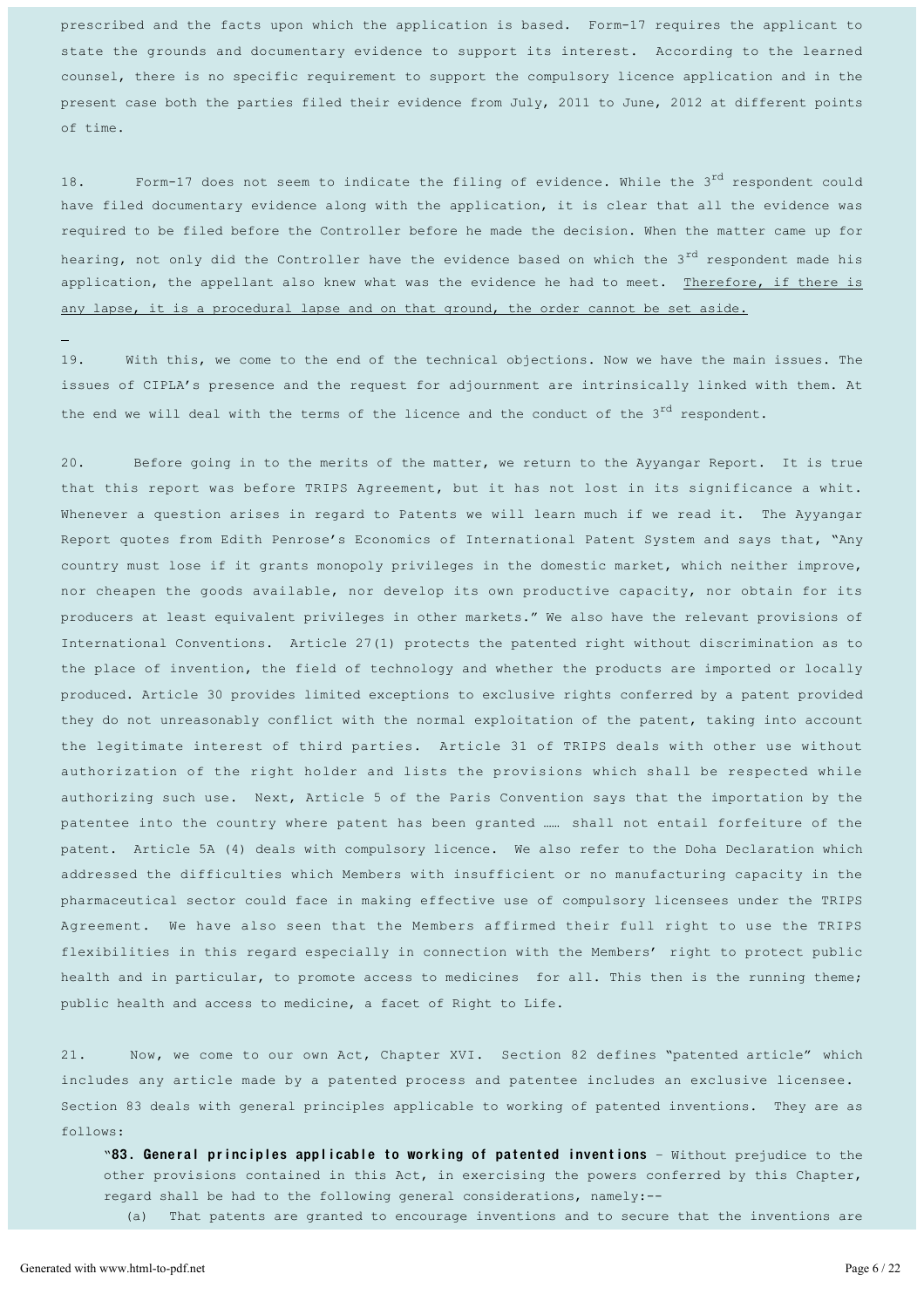worked in India on a commercial scale and to the fullest extent that is reasonably practicable without undue delay;

- (b) That they are not granted merely to enable patentees to enjoy a monopoly for the importation of the patented article;
- (c)That the protection and enforcement of patent rights contribute to the promotion of technological innovation and to the transfer and dissemination of technology, to the mutual advantage of producers and users of technological knowledge and in a manner conducive to social and economic welfare, and to a balance of rights and obligations;
- (d) That patents granted do not impede protection of public health and nutrition and should act as instrument to promote public interest specially in sectors of vital importance for socio-economic and technological development of India;
- (e) That patents granted do not in any way prohibit Central Government in taking measures to protect public health;
- (f) That the patent right is not abused by the patentee or person deriving title or interest on patent from the patentee, and the patentee or a person deriving title or interest on patent from the patentee does not resort to practices which unreasonably restrain trade or adversely affect the international transfer of technology; and
- (g)That patents are granted to make the benefit of the patented invention available at reasonably affordable prices to the public.

#### 22. We must particularly note from the above;

- = that patents are not granted for an import monopoly of the patented article and,
- = the grant of patent shall not impede protection of public health and,
- = the grant of patent must balance the rights and obligations and finally,

= it must make the benefits of patented invention available at reasonably affordable price to the public.

We cannot ignore these markers when we decide the appeal.

23. The words "patented invention" are not defined. Section 84 deals with compulsory licence and there are three conditions which need to be satisfied for the grant of compulsory licence. It must be noted that it is enough even if one condition is satisfied. Section 84(1) (a), (b) and (c) are separated by the disjunctive "or". Section  $84(2)$  gives this right even to a licence holder under patentee and he shall not be estopped from raising the grounds under Section 84(1) and seeking a compulsory licence. This application must contain a statement setting out the nature of applicant's interest together with such particulars as may be prescribed and the facts upon which the application is made. Form-17 deals with the application for compulsory licence. Section 84(4) deals with the Controller's power, to grant licence if the grounds under Section 84(1) have been met and to decide the terms upon which the licence is granted. Section 84(5) is consequent to the order under Section  $84(4)$ . Section  $84(6)$  refers to the factors which the Controller would take into account while considering whether a compulsory licence should be granted and they are, (a) the nature of invention; (b) the time which has lapsed since the grant and the measures taken by the patentee or the licensees to make full use of the invention; (c) the ability of the applicant to work the invention to the public advancement; (d) the capacity of the applicant to provide capital and working the invention; and (e) whether the applicant had made efforts to get a voluntary licence from the patentee. The Controller need not take into account the matters which are subsequent to the compulsory licence application. The Explanation says that the reasonable period that is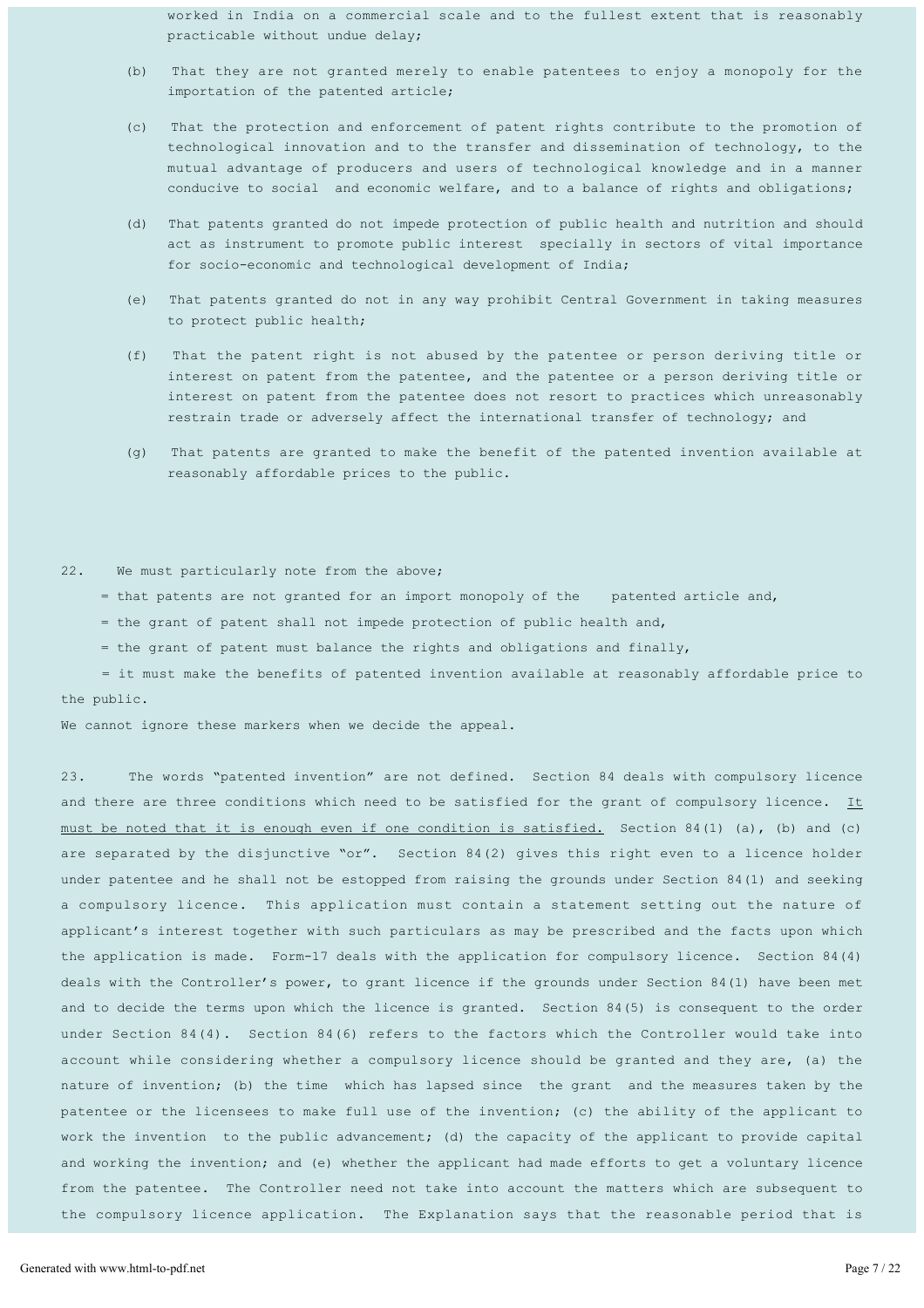required to decide if the compulsory licence applicant has been successful in his efforts to obtain a voluntary licence is a period not ordinarily exceeding a period of six months. Section 84(7) specifies the conditions which lead to the presumption or the creation of legal fiction that reasonable requirements of the public have not been satisfied, and they are as follows:

#### "84. Compulsory licences -

(1) to (6) xxxx

(7) For the purposes of this Chapter, the reasonable requirements of the public shall be deemed not to have been satisfied -

(a) if, by reason of the refusal of the patentee to grant a licence or licences on reasonable terms, -

(i) an existing trade or industry or the development thereof or the establishment of any new trade or industry in India or the trade or industry of any person or class of persons trading manufacturing in India is prejudiced; or

(ii) the demand for the patented article has not been met to an adequate extent or on reasonable terms; or

(iii) a market for export of the patented article manufactured in India is not being supplied or developed; or

(iv) the establishment or development of commercial activities in India is prejudiced; or

(b) if, by reason of conditions imposed by the patentee upon the grant of licences under the patent or upon the purchase, hire or use of the patented article or process, the manufacture, use or sale of materials not protected by the patent, or the establishment or development of any trade or industry in India, is prejudiced; or

(c) if the patentee imposes a condition upon the grant of licences under the patent to provide exclusive grant back, prevention to challenges to the validity of patent or coercive package licensing, or

(d) if the patented invention is not being worked in the territory of India on a commercial scale to an adequate extent or is not being so worked to the fullest extent that is reasonably practicable, or

(e) if the working of the patented invention in the territory of India on a commercial scale is being prevented or hindered by the importation from abroad of the patented article by  $-$ 

(i) the patentee or persons claiming under him; or

(ii) persons directly or indirectly purchasing from him; or

(iii) other persons against whom the patentee is not taking or has not taken proceedings for infringement."

Section 86 deals with applications for adjournment by patentee and invoking the power under this Section, if the Controller is satisfied that the time for working of the invention on a commercial scale to an adequate extent or for enabling the invention to be worked on a commercial scale to the fullest extent as it is reasonably practical is not adequate, he may adjourn the further hearing of the application for a period not exceeding 12 months in the aggregate. This Section contains a proviso. Section 86(2) appears to be a quide for the discretionary power of the Controller and provides that adjournment would not be granted, unless the Controller is satisfied that the patentee has taken with promptitude, adequate or reasonable steps to start the working of the invention in the territory of India on a commercial scale and to an adequate extent.

24. While Section 83 deals with the general principles applicable to the working of patented invention, Section 89 deals with the general purposes for granting compulsory licences. So, one might say that Section 83 is the "why" of grant of patents and Section 89 deals with the "why" of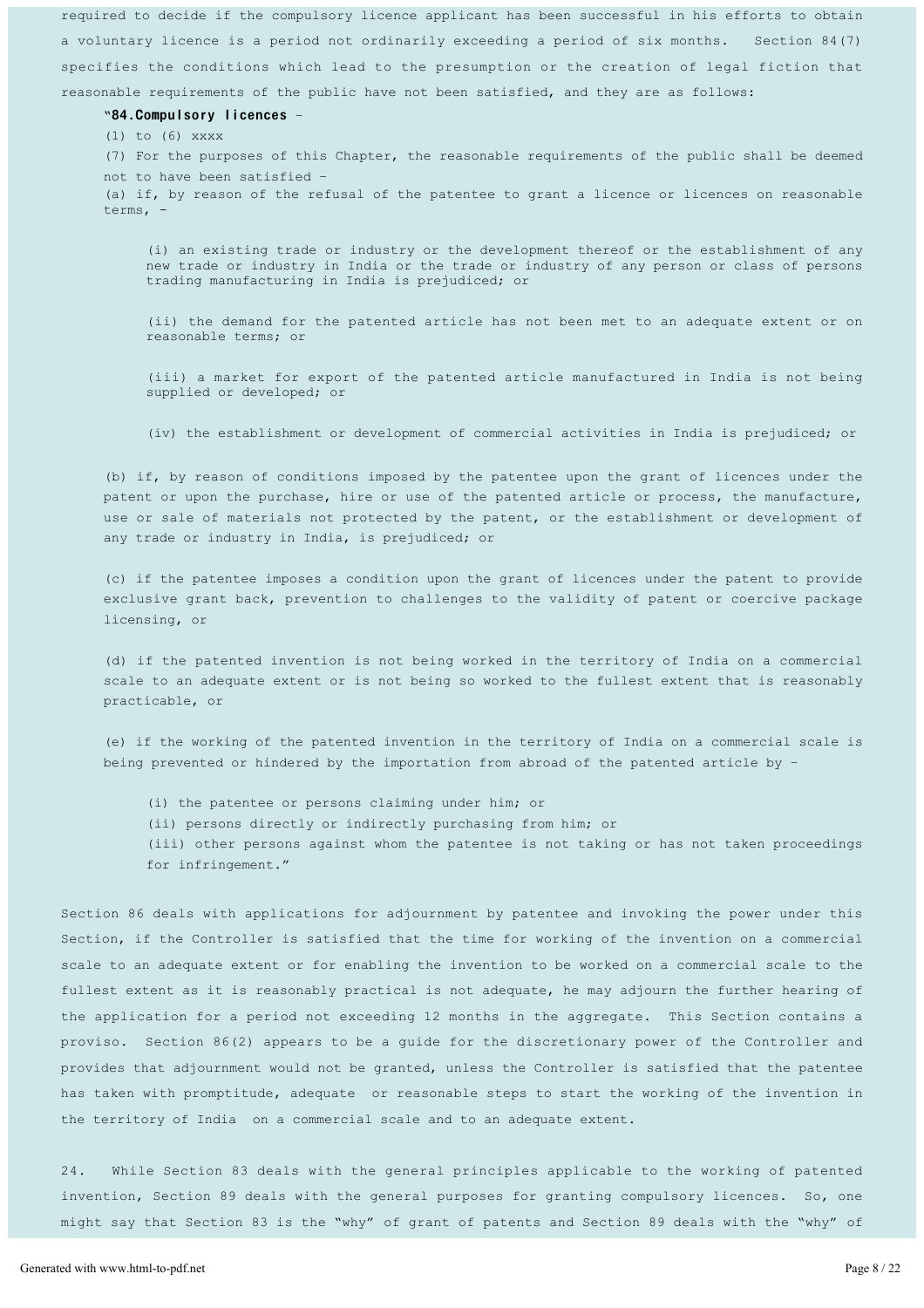compulsory licence. Section 90 deals with what are the terms and conditions that the Controller shall try to secure while settling the terms and conditions of compulsory licences. Section 93 states that this order shall operate as a deed between the parties concerned. Section 94 deals with the termination of compulsory licences.

25. The presence of CIPLA is a very crucial issue. CIPLA is allegedly an infringer against whom a suit has been filed by the appellant. It is pending before the Hon'ble Delhi High Court. At the time when the compulsory licence was granted, CIPLA was selling its "offending products" at Rs.30,000/- per month and according to the learned senior counsel, this price has been steadily falling. Learned senior counsel submitted that if the presence of CIPLA is not considered relevant, a grave injustice would be caused to the appellant. It was submitted that the presence of CIPLA was a factor that should be taken into reckoning to see if the reasonable requirement of the public is met. According to the appellant, the patented invention is not Nexavar but Sorafenib Tosylate. It was submitted that if this third party had effectively met the entire demand for the drug, then there would not be a grant to another entity. It was also submitted that in a given case, the infringer itself might apply for compulsory licence and that would result in injustice. It was also submitted that the Hon'ble Delhi High Court did not in fact, grant an order of injunction against CIPLA. It had directed CIPLA to maintain accounts of its sales of the infringing products. Therefore, if the appellant succeeds in the suit, the sales made by CIPLA shall be deemed to be the sales by the appellant for ascertaining the damages, if the appellant fails in the suit, CIPLA's product would be considered legal and the reasonable requirement of public with respect to patented invention would have been met by an alternate product. If the subject patent is declared invalid, then compulsory licence application itself would become infructuous. Therefore, the  $2^{nd}$  respondent ought to have considered the presence of CIPLA while arriving at his decision. According to the learned senior counsel, until CIPLA is declared an infringer, its presence cannot be considered illegal. In any event, the legitimacy of the third party is irrelevant for deciding whether the applicant has met the need of the public, when the entire sales made by the third party, is accountable. According to the learned senior counsel, the patients who buy the product from either the third respondent or CIPLA, would not need to buy the appellant's product and therefore, one must combine the sales of the appellant and CIPLA to see, if that supply met the requirement of the public. According the appellant, the consequence would be outrageous, if CIPLA's sales is not taken into account. It would be an incentive to infringe patents. It was further submitted that by the Government granting the marketing approval to CIPLA, what would actually happen was that CIPLA would take away the patentee's market leading to the grant of compulsory licence alleging patentee's inability to meet the market demand and if that were the case, generic companies will be able to get compulsory licences for all patented products and this cannot be the intention of the legislature. He also referred to CIPA Guide to the Patents Act by the Chartered Institute of patent Attorneys (Sixth Edition) where it is stated that "also, it does not seem that the meeting of the demand has to result from the activities of the patentee or his licensees; meeting a demand by an infringing product would also seem to avoid application to the provision." There was a reference to the affidavit of Dr.Manish Garg where it was stated that the combined sales of the appellant and CIPLA has catered to 44% of the current patient pool and also to the affidavit of Dr. Ashish Gawde. Learned senior counsel also submitted that the  $3^{rd}$  respondent's case of uncertainty of supply by CIPLA was not an acceptable argument.

26. Learned counsel for the  $3<sup>rd</sup>$  respondent, on the other hand, submitted that CIPLA's presence cannot be recognized in any circumstance and the obligation of the working requirements must be met only by the patentee and not by any third party. It was submitted that when the appellant had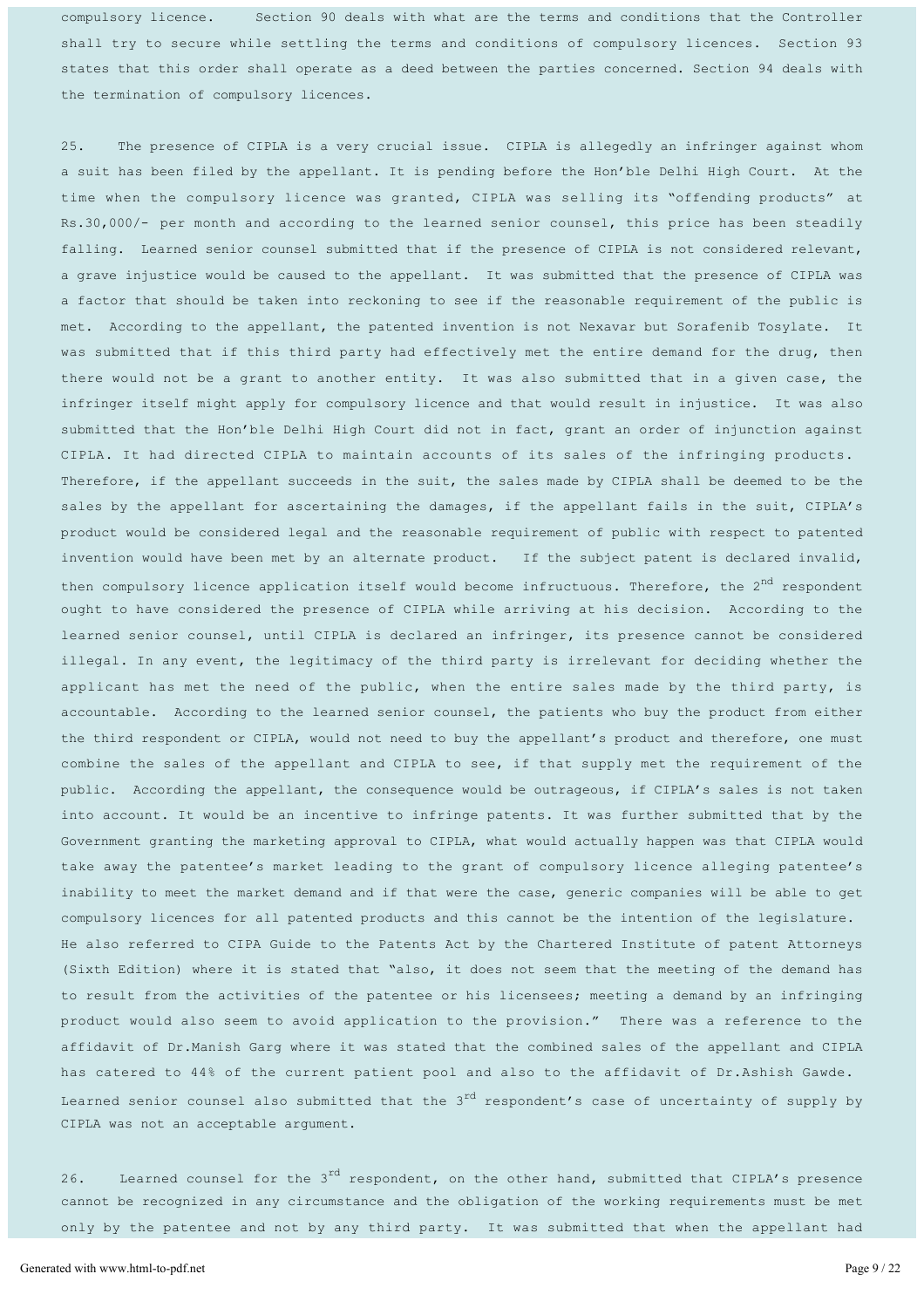issued statements that CIPLA was an infringer and was fully pursuing a civil suit against CIPLA. It is impossible to accept its case that CIPLA's sales should be taken into account. Learned counsel submitted that it was not the appellant's case that CIPLA is its licensee and that its sales are legal. It was submitted that the appellant cannot treat the sales of CIPLA illegal and claim damages for infringement and in the same breadth, ask the said sales to be treated as its own for the purpose of deciding whether the reasonable requirement as mandated by the statute has been met. Learned counsel submitted that the consent order passed by the Hon'ble Delhi High Court does not legitimize CIPLA. It was passed without deciding the rights of both the parties i.e., the case of appellant that CIPLA is an infringer and the case of CIPLA that it is not. It is submitted that in Form-27 filed by the appellant, the sales of CIPLA was not referred to which means that for the working of invention and meeting the requirements of public, the sales by the appellant alone is relevant. According to the  $3<sup>rd</sup>$  respondent, CIPLA's sales were sales at risk and it may at any time stop its production, if CIPLA finds the manufacture unviable. When allegedly the appellant has been selling its products in India since 2006 and CIPLA had entered the market only in 2010, the appellant cannot take CIPLA's sales into account to show that the requirement of the public had been met.

27. The Controller rejected the appellant's case on the ground that in a compulsory licence application, it is only the patentee who is relevant and not any other person. He had referred to the infringement suit filed by the appellant against CIPLA to stall it from making its sales. The Controller had also stated that CIPLA may be injuncted by any time by the Hon'ble High Court. According to the learned senior counsel, this was an unsustainable presumption. The application had been closed and there is no question of reviving it now and the Court had directed the parties to proceed with the trial. The Controller had also taken into account, for argument's sake, the sales made by CIPLA, and held that even then the requirement had not been met. The Controller refused to include CIPLA's sales for the purpose of S.84.

28. According to the appellant, CIPLA infringes its patent and that is why the suit has been filed. Section 83 deals with patented invention. The words, 'patented invention' have not been defined anywhere in the Act. The words, 'patented articles' have been defined in Section 82 of the Act. The words, 'invention' and 'new invention' have been defined in Section 2(1) (j) and 2(1)(l) respectively. Section 83(1) deals with why patents are granted that is, to encourage inventions, Section  $83(1)$  (a) must refer to patentees since it gives the reason why patents are granted. Section 83(1)(b) also refers only to the patentees. Section 83(1)(c) relates to the protection and enforcement of patent rights and hence must refer only to the patentees. Patent right belongs only to the intellectual property rights owner and not a third party, whether he is an infringer or not. Section 83(1)(d) refers to patents granted and that they should not impede the protection of public health and refers only to the patentees. Section 83(1)(e) again refers to only patentees. Section 83(1)(f) specifically refers to patentees or persons deriving title or interest and so does Section 83(1)(g). When the law refer to patentees, it means the patentees or persons legally claiming the patent and no one else. Therefore, when Section 83(1)(g) states that patents are granted to make the benefit of the patented invention available at reasonably affordable prices to the public, it clearly indicates that the  $quid$  pro quo for the grant of patent is the duty of the person to whom the patent was granted to make the benefit of his invention available to the public at reasonably affordable price. Therefore, the words 'patented invention' can only mean what the patentee or his licencee markets and nothing else. Section 89 which is about the general purposes for granting compulsory licence says that the general purpose is to secure that the patented invention is worked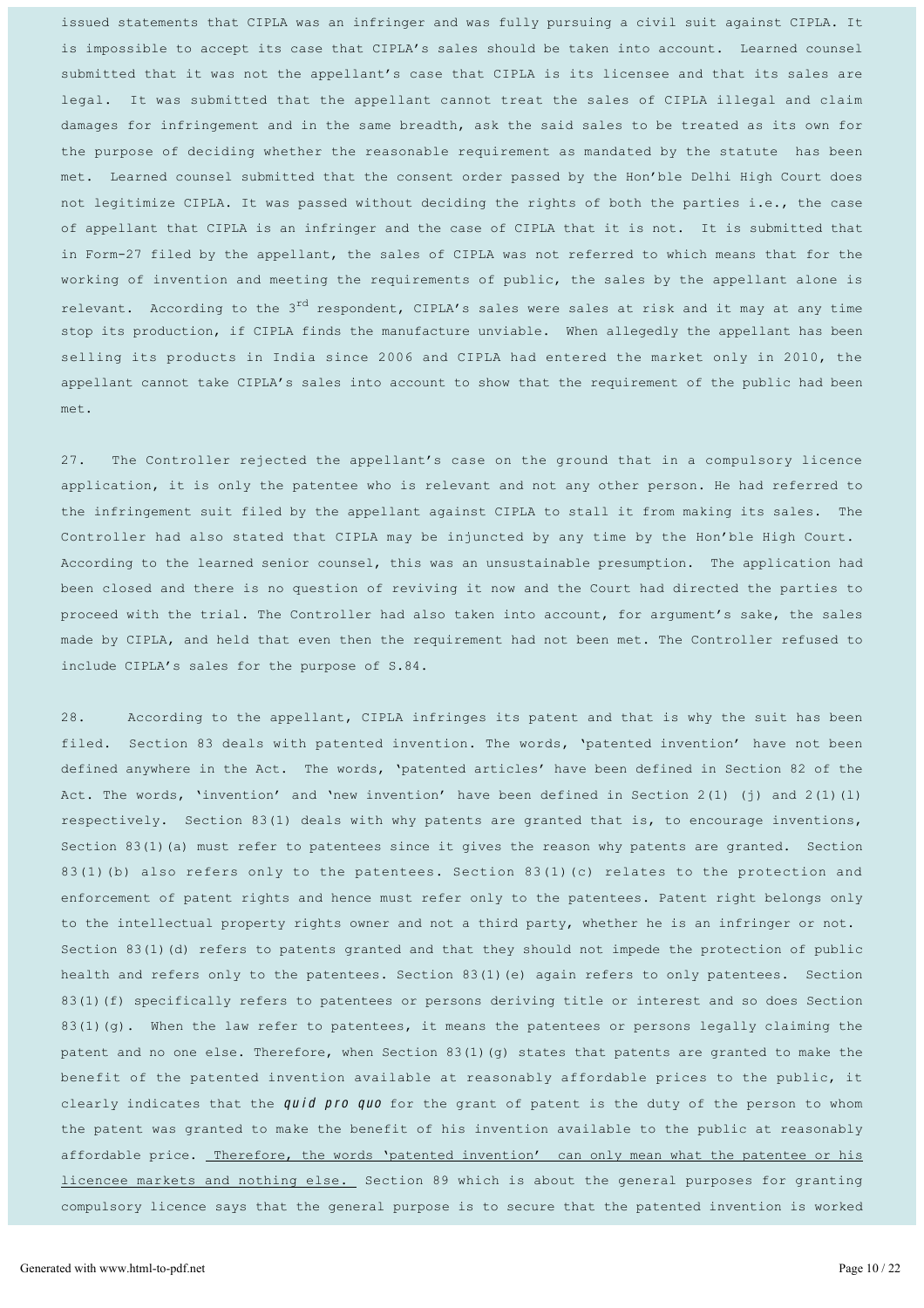on a commercial scale in the territory of India without undue delay. Section 84(6) refers to the ability of the applicant (the compulsory licence applicant) to work the invention to the public advantage and Section 84(6)(iii) refers to the capacity of the applicant(compulsory licence applicant) to undertake the risk in providing capital and working the invention. Therefore, whenever the words, 'patented invention' are used, they refer to;

= the invention that must be made available to the public by the patentee;

=the invention in respect of which reasonable requirements of the public must be satisfied by the patentee; and;

 $=$  the invention which the patentee must work in the territory of India.

If it were to be otherwise, it would mean that a monopoly is granted to a person who does not make any effort to reach his invention to the public and would rest his case on the labour of a third party whom he would drag to Court with an infringement suit. Therefore, CIPLA's presence cannot be cited by the appellant to prove its case. Rightly in its Form-27, the appellant did not include the CIPLA sales because, the appellant knows that CIPLA sales can never be its own sales, and CIPLA is not its licensee nor is the sales by CIPLA blessed by the applicant.

29. Periodical statement are made by CIPLA and filed into the Court. If we take one of the affidavits of undertaking (22.9.2010), as a sample, it shows that the defendant CIPLA had undertaken to file the accounts regularly on a quarterly basis and it also shows that the defendant CIPLA had undertaken to abide by the order of the Court in respect of payment of damages. The order of the Hon'ble Delhi High Court which refused to grant injunction was subject to the defendant CIPLA maintaining the available and accurate accounts and filing the same regularly on quarterly basis. While it is true that the injunction application was closed, if CIPLA had failed to file the accounts as undertaken, it was open to the appellant to move the Court for modification of the order. This is not the reason why we hold that CIPLA's presence is not relevant, we just note that. The law is clear that, the requirements and conditions, for grant of compulsory licence must be decided with reference to the patentee alone and not a party whose presence itself is litigious. See also Section 84(6)(i) which refers to measures taken by the patentee or the licensee to make full use of the invention. Therefore, for deciding whether the conditions of Section 84 are satisfied, we will not take into account the presence of CIPLA.

30. Further, if we look at the Ayyangar Report at paragraph 612, it deals with what is the present Section 85 'revocation of patents by the Controller for non-working'. It reads that

> ³I am satisfied that unless there is a residuary power vested in the Controller to revoke a patent in the event of the invention not being worked to an adequate extent in the country, the compulsory licensing provisions themselves might fail to achieve their purpose. Further, I consider that the existence of such a provision might itself serve as an inducement to the patentees so to instruct their licensees with the details of such technical information as they have and to render them such assistance as might be needed to enable them to work the invention commercially and adequately so that the patent might remain in force and the patentees derive benefit from the royalties which the licensees should be paying during the term of the patent".

From this, it is clear that the patentee is even expected to furnish details of technical information and to render assistance to the licensees so that the invention is worked commercially and adequately. This is because, it is the patentee's property and it is not in his interest to have it removed. We are only referring to the paragraph to show that the intention of the Act is that it is the patentee who should make sure that the invention is worked commercially and adequately. Otherwise, the patentee runs the risk of having the patent revoked for non-working under Section 85. The 3<sup>rd</sup> respondent also cited **Harvey's Skindiving Suits of Canada v. Poseidon Industri AB**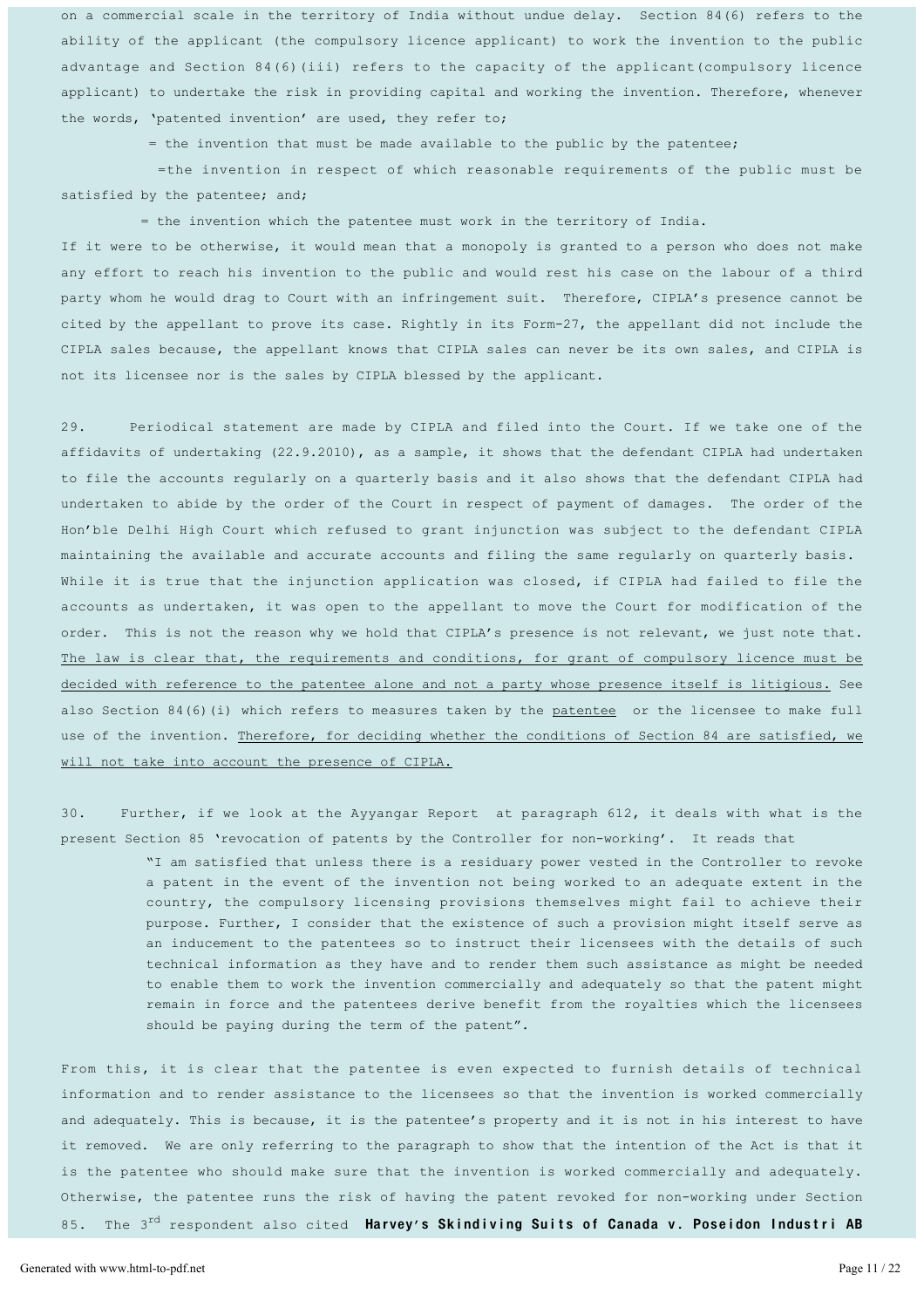[1984 CarswellNat 566, 1 CIPR 288] where it was held that "working concern must be secured licit working and that working carried on by alleged infringers is unsatisfactory". We have also seen the CIPA extracts. But we need not look anywhere else. Our Act is clear and we must decide according to this law. It is self-contained and the grant of approval to CIPLA is based on a different statute and is not related to this issue. CIPLA's presence is irrelevant for deciding whether the reasonable requirement of the public has been met or whether the patented invention has been made available to the public at a reasonably affordable price or whether the patented invention has been worked in the territory of India.

31. According to the learned senior counsel for the appellant, the Controller General's reasoning regarding the reasonable requirement or adequate supply is flawed. Learned senior counsel submitted that one should take note of the nature of invention. This drug is only a palliative drug and it does not cure cancer and it keeps the quality of life at a reasonable level. The number of patients afflicted by this kind of cancer is not high and the market penetration is not easy and the appellant cannot market its product without complying with all statutory requirements. The appellant had to assess the public requirements. The appellant would have to convince the Oncologists about the merits of the medicine. The market approval was given only in January, 2008 and the appellant had only three years to work the invention. Considering the nature of invention and the number of patients and the presence of other medicines, the period given to the appellant under statute is not enough. Learned senior counsel submitted that if supplying the drug had been easy, the 3<sup>rd</sup> respondent (NATCO) should have addressed the requirements completely in one year while in two years what was covered by the 3<sup>rd</sup> respondent was only 44% of the patient pool. The reasonably affordable price should be fixed taking into account all the factors, and socio-economic conditions are not the only parameters. The affordability has to be decided considering the nature of the product and reasonably affordable price should be fixed taking into account the price at which the appellant can sell the product considering the expenditure incurred by them. The Controller had not considered the comparative data of other pharmaceutical drugs. The Controller had not taken into account specifically that palliative drug would take a long time to make an inroad. The appellant had an effective Patient Assistance Programme (PAP) which would satisfy the requirements of making it available to the public reasonably.

32. Learned senior counsel submitted that the shade of Section 84(1) (c) falls on Section 84(1) (a) and (b). There can be no simultaneous release in USA and India, since the Drug Controller in India required the manufacturer to produce the clearance in the foreign country. In the notice of opposition, the appellant had contended that none of the deeming provisions of Section 84(7) refers to the price of drug or its availability at a reasonably affordable price. It is stated that Nexavar has been granted orphan drug status in USA and Europe, because there were fewer than 200000 patients for each of its indications. Orphan drug Status was granted following an application lodged by a drug development company together with a formal dossier describing the pharmaceutical properties and clinical data. The notice of opposition also gives the cost of innovation based oncology brands of other countries, to show that Nexavar's price is similar to other comparable drugs. The notice of opposition also refers to the Patient Assistance Programme (PAP) which is a philanthropic programme where the price is fixed much lower than the commercial price on the recommendation letter of the Doctor. PAP has admittedly undergone several changes and according to the appellant, the appellant is therefore continuously trying to improve the availability of the drug covered by the patent. The appellant has also given the list of hospitals to which the invention is supplied. The notice of opposition also refers to the economy scale as a valid reason for not locally manufacturing the drug and that the word 'worked' used in the statute does not mean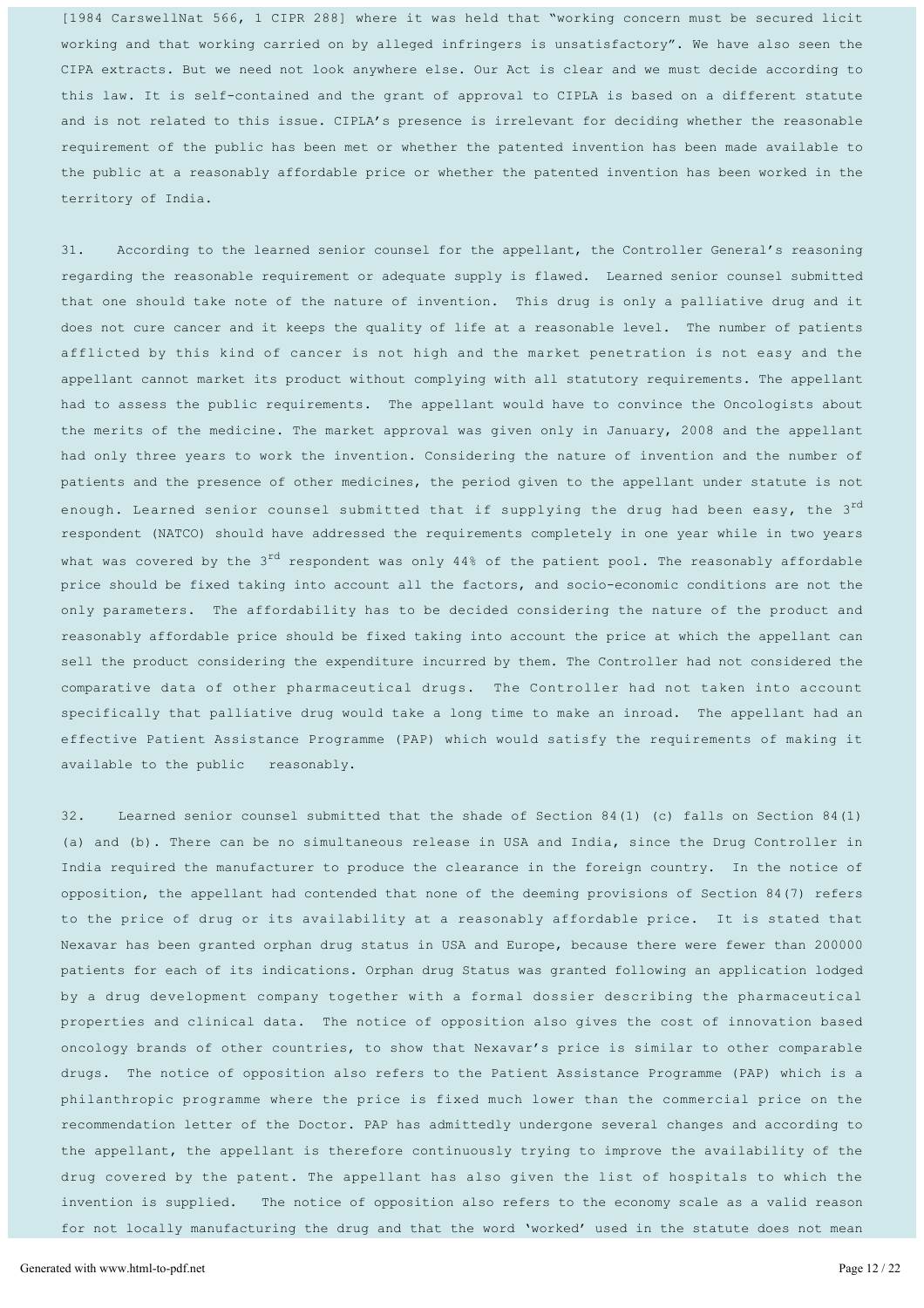local working requirements and the Controller General by attempting to impose local working requirements, granted the compulsory licence to the  $3<sup>rd</sup>$  respondent. It is also submitted that the original price quoted by CIPLA at Rs.30,000/- per month is a good indication for the Controller General to ascertain what is the reasonably affordable price that may be fixed. But CIPLA is now selling at a price much less than the one fixed by the Controller. This really sets at naught the reasoning of the Controller in fixing the price.

33. He also submitted that the words, 'reasonably affordable price' should be construed on the basis of different classes/sections of public and the concept of differential pricing should be accepted. According to the appellant, the price of any product must be reasonable to the public and to the manufacturer/innovator. There is also a reference to the Health Insurance Schemes that are available and in particular, a reference has been made to the scheme floated by the Government of Tamil Nadu wherein the members of the family whose annual income is less than Rs.72,000/- shall be entitled to free medical and surgical treatment in Government and private hospitals. As regards Onyx the original inventor, according to the appellant, all the inventors were appellant's employees and the invention was made in the appellant's laboratories during the course of employment and the appellant had paid for all initial  $R \& D$  expenses and it was only at the developed stage, there was a cost split and therefore, it is the case of the appellant that it is irrelevant for deciding whether the compulsory licence has to be granted.

34. As regards orphan drug status, it was submitted that it also means the patient base is small. Reference is also made to Schneider Electric Industries S.A. v. Telemecanique & Controls (India) Ltd. [2000 (20) PTC 633] and Telemecanique & Controls (I) Limited v. Schneider Electric Industries SA [2002 (24) PTC 632 (Del) (DB)] for deciding the issue of working. According to the appellant, while it has earnestly tried to increase the patient base and improve patient assistance programmes, it would be economically unfeasible for the appellant to set up a local manufacturing facility to commercially manufacture Sorafenib Tosylate in every country where it has a patent.

35. Learned counsel for the  $3^{rd}$  respondent submitted that Section 83 does not only deal with general principles but it also gives the background upon which the issue of compulsory licence would be granted. The learned counsel referred to the various letters written by Oncologists to show that the cost would be a determinant. According to the learned counsel, the submission that there were only two years to penetrate the market is not correct especially for a company that was already operating in this country. Learned counsel reiterated that the reasonable requirements must be met only by the patentee and as on date, the demand was not met by the appellant. Learned counsel submitted that the Patient Assistance Programme is uncertain and it is not a part of the supply to the market and it can be withdrawn at any time. The supply as envisaged by the Act is not the discounted supply made through the Patient Assistance Programme. According to the learned counsel, the very fact that the appellant has started different Patient Assistance programmes is itself a tacit admission that it had not worked the invention adequately. The case of the appellant that CIPLA's presence should be included is another admission that only with CIPLA's supply can the appellant state that Section 84(1)(a) is satisfied. Learned counsel submitted that the concern of the countries regarding access to medicine has a relation to the price since the price could actually be a barrier. Learned counsel submitted that the case that the Controller had erred in not fixing the reasonable price is not correct. There were three prices before the Controller and he fixed, what according to him, was the reasonably affordable price. Learned counsel submitted that only if there are many suppliers in the market, the competition will drive the price down. Learned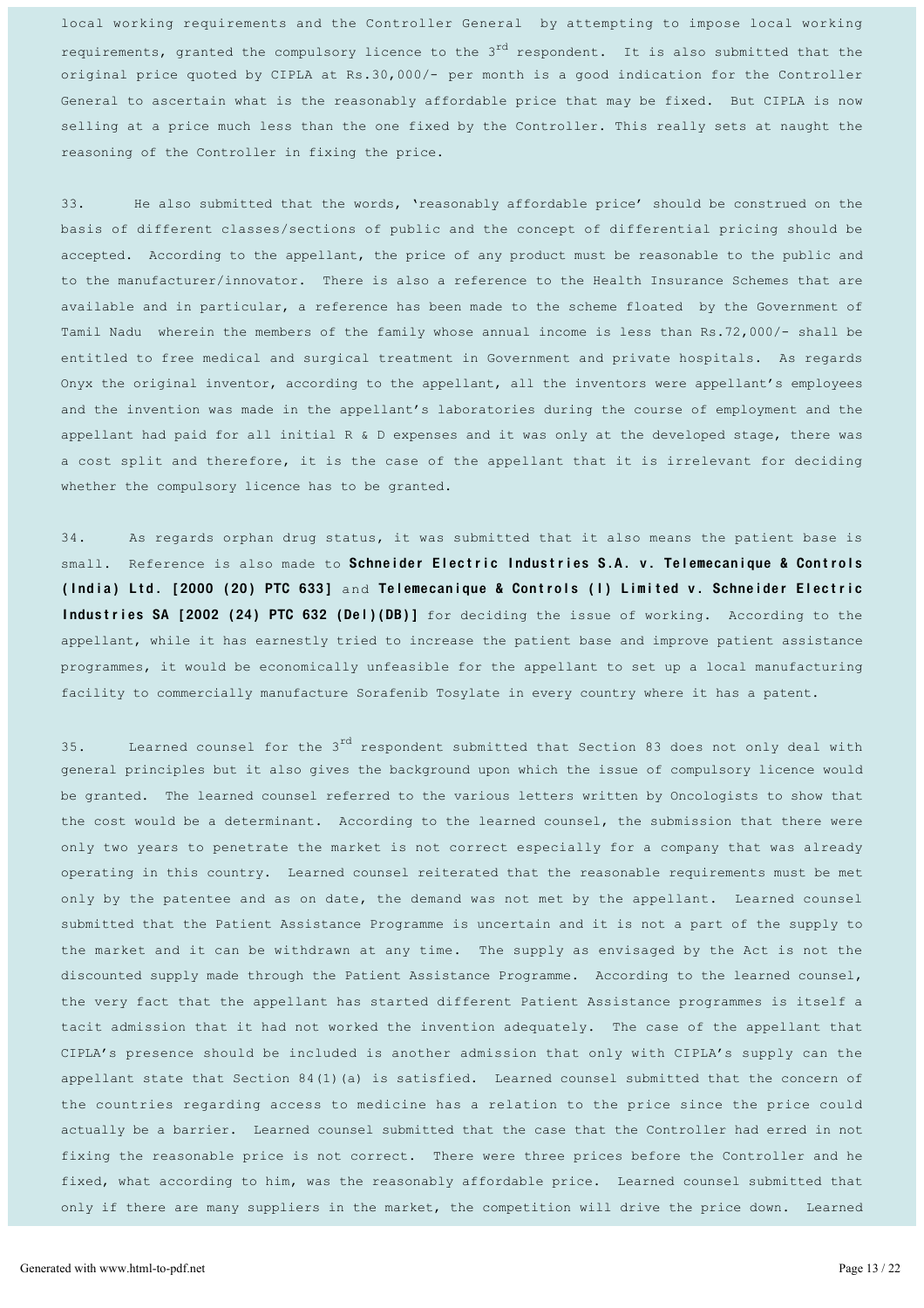counsel submitted that in no case of compulsory licence anywhere, the authority had fixed the price and that fixing the price would actually distort the competition. Learned counsel submitted that the research and development cost cannot be a criterion for fixing the price and that the price in India cannot be fixed as if the entire research and development cost must be reckoned from the Indian market. The appellant cannot argue that it must get back from India all that it had spent. Learned counsel submitted that the Controller had actually asked what the R & D cost was. Learned counsel submitted that no evidence was produced to enable the Controller to fulfill the mandate of Section 90(1). Learned counsel submitted that comparison with other highly priced oncology drugs may be relevant only if other details are available. Learned counsel submitted that only in the case of impossibility of manufacture in India, the patentee can rely on import alone to prove working, otherwise the working should be local manufacture and in fact, the appellant has a local factory from where other products are marketed. It is also submitted that Sections 83 and 84 are social welfare provisions and should receive broad construction and should be interpreted in a manner that advances public interest. According to the respondent, Section 83 impliedly and positively enlists the burden of the appellant and obligations to be fulfilled after the grant of patent. The demand for drug as per the data gathered from Globocan 2008 as well as the National Cancer Registry is about 20,000 for liver cancer, where the survival is less than 1% and in the case of kidney cancer, the approximate total patient base is about 8900 and the survival is about 2 to 3%. The demand for drug is seen from the tabular column in paragraph 10(a) of the Controller's order, which is as under:

|        | Total    | Demand for | Bottles per | <b>Bottles</b> | Bottles  | Bottles  |
|--------|----------|------------|-------------|----------------|----------|----------|
|        | patients | 80% of     | month       | imported       | imported | imported |
|        |          | patients   | (required)  | in 2008        | in 2008  | in 2010  |
| Liver  | ~20.000  | ~16.000    | ~16.000     | Nil            | ~200     | Unknown  |
| Cancer |          |            |             |                | bottles  |          |
| Kidney | ~8.900   | ~27.120    | ~27.120     |                |          |          |
| cancer |          |            |             |                |          |          |

Dr.Manish Garg's affidavit is with regard to how much was supplied. It was submitted that the sales figure for the drug worldwide has grown by leaps and bounds and in India the working has been tardy. According to the respondent, the Patient Assistance Programme shall not be considered for the purpose of Section 84(1)(a) and the product sold in the open market is the one that has to be considered to see that reasonable requirements of the market is satisfied. It was submitted that the intention of the Parliament is that the substantial benefit of the patented invention should reach the public. Learned counsel also referred to the Parliamentary debates in this regard. Learned counsel referred to various letters attached to the affidavit of Mr.Srivatsava to show the price of Sorafenib Tosylate. According to the learned counsel, Patient Assistance Programme is itself an admission that the price of  $Rs.2,80,000/-$  is not affordable.

36. Several affidavits have been filed by the appellant in support of its case. One is the affidavit of Dr.Manish Garg dated 9.11.2011. In this, he has referred to National Comprehensive Cancer Network Clinical Practice Guidelines in Oncology (NCCL guidelines) version 1.2012 of kidney cancer and for Hepato-Cellular Carcinoma. According to him, the statistics provided by the compulsory licence applicant for the grant of compulsory licence is not correct and more so, since there is an alternate treatment available to the patients. Then, we have to see the affidavit of Mr.Jean-Sylvain Demelier who is the Vice President of Global Oncology Marketing for Bayer HealthCare Pharmaceuticals Inc. He has given a comparative analysis regarding the pricing of Nexavar in various countries and according to him, the price in India is similar to other developing countries. According to him, Nexavar's price is on par with other oncology products of inventing companies. According to him, the originator products are more expensive than generic ones since they also involve R & D cost as against someone who merely copies the drug. Therefore, according to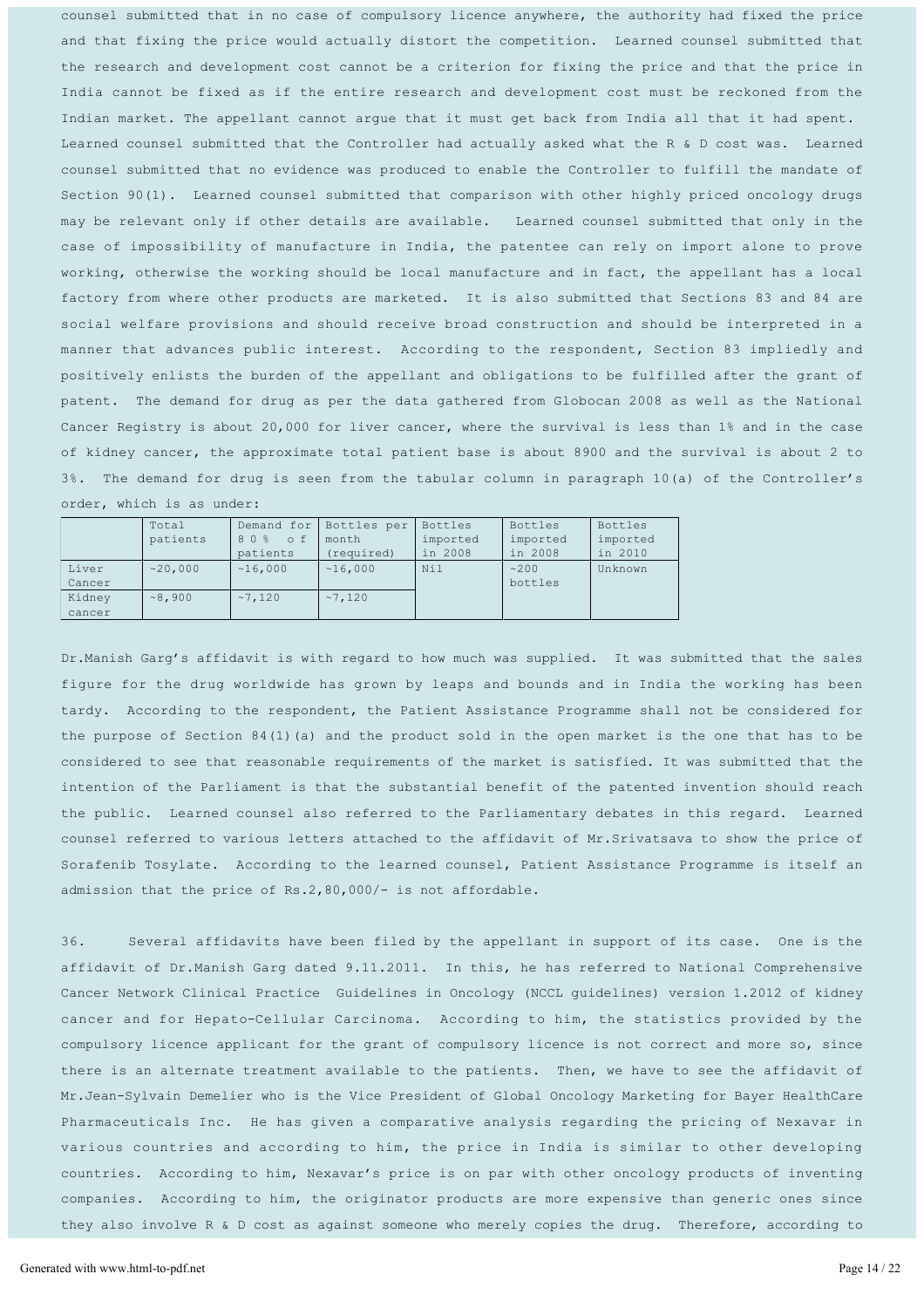the deponent, the appellant being the inventor and having invested resources in developing the product, the same would form a part of the reasonably affordable price for the said product and the price of Nexavar fixed by the appellant constitutes a reasonably affordable price. We also see the affidavit of Mr.Harald Dinter who is the Head of Global Drug Discovery Operations. He has given evidence as to how R & D in innovative pharmaceutical industry works and describes the sequence of stages in the actual process to discover and development of a drug. According to him, the entire process is complex, lengthy and risky and therefore, expensive. According to him, "only one out of 20 substances going into especially costly clinical testing with patients will actually be launched as a product". Therefore, according to him 75% of the total R & D cost is due to failed products. He has also given the details of the appellant's R & D expenditure on pharmaceuticals and the appellant is working primarily in indications with high unmet medical need and has set itself the goal of improving patients' quality of life by means of significant innovation. According to him, R & D investments of more than two billion Euro are required to bring a new molecular entity (NME) in the market and therefore according to him, its price falls within the four corners of the reasonably affordable price. Dr. Manish Garg's affidavit dated 8.2.2012, gives a list of cities and hospitals covered by the appellant. There is yet another affidavit of Dr.Manish Garg dated 8.2.2012 which gives a periodical internal assessment of Renal Cell Carcinoma (RCC) statistics and Hepato-Cellular Carcinoma (HCC) statistics. According to him, the total number of patients with RCC and HCC eligible for Sorafenib treatment was approximately 44%. We have the presentation given by Dr.Joerg Thomaier as to 'why IPRs are essential to enable sustainable access to new medicines and pricing of innovation is fair' and this presentation speaks of the appellant's approach towards medical needs of patients who otherwise could not afford for treatment with the new drug. The 3<sup>rd</sup> respondent has filed letters from oncologists to show that the price is high.

37. Form-27 for the year 2011 has been filed on 29.3.2012 which is after the compulsory licence was ordered. In Form-27 filed for the year 2009, it is stated that 4665 packs were imported. The number of packs manufactured in India was 'NIL'. It is stated that licences and supply licences granted during that year were NIL. This Form states that 'the patentee believes that the public requirement is being met adequately'. In the year 2010, it is stated that no commercial sales packs were imported and only sample packs of Nexavar patient support packs were imported. Again, as far as the manufacture in India is concerned, it is stated as 'NIL'. The number of Nexavar sales packs imported is stated to be NIL. The number of Nexavar patient support packs imported is stated to be 340 units and the number of Nexavar sample packs is stated to be 340 units. In the Form-27 for the year 2010, it is stated that the public requirement has been met to the fullest extent at reasonable price.

38. For the grant of compulsory licence, the applicant should show and satisfy the Controller that the reasonable requirements of the public with respect to the patented invention have not been satisfied or that the patented invention is not available to the public at a reasonably affordable price or that the invention has not been worked in India. The reasonable requirements of the public would not be deemed to have been satisfied, if the patented invention was not being worked in the territory of India on a commercial scale to an adequate extent or on reasonable terms and was not being so worked to the fullest extent that is reasonably practicable [vide: Section 84(7)(d)]. The failure to meet the demand on reasonable terms must logically mean both quantity and price. The Controller has considered the Form-27 filed by the appellant. We have already extracted the crucial paragraphs from the affidavits of Dr. Manish Garg and others. All of them have deposed that this price is reasonably affordable one for the inventor. In none of the affidavits the deponents had considered the perspective of reasonable affordability from the public eye i.e. the patients' view.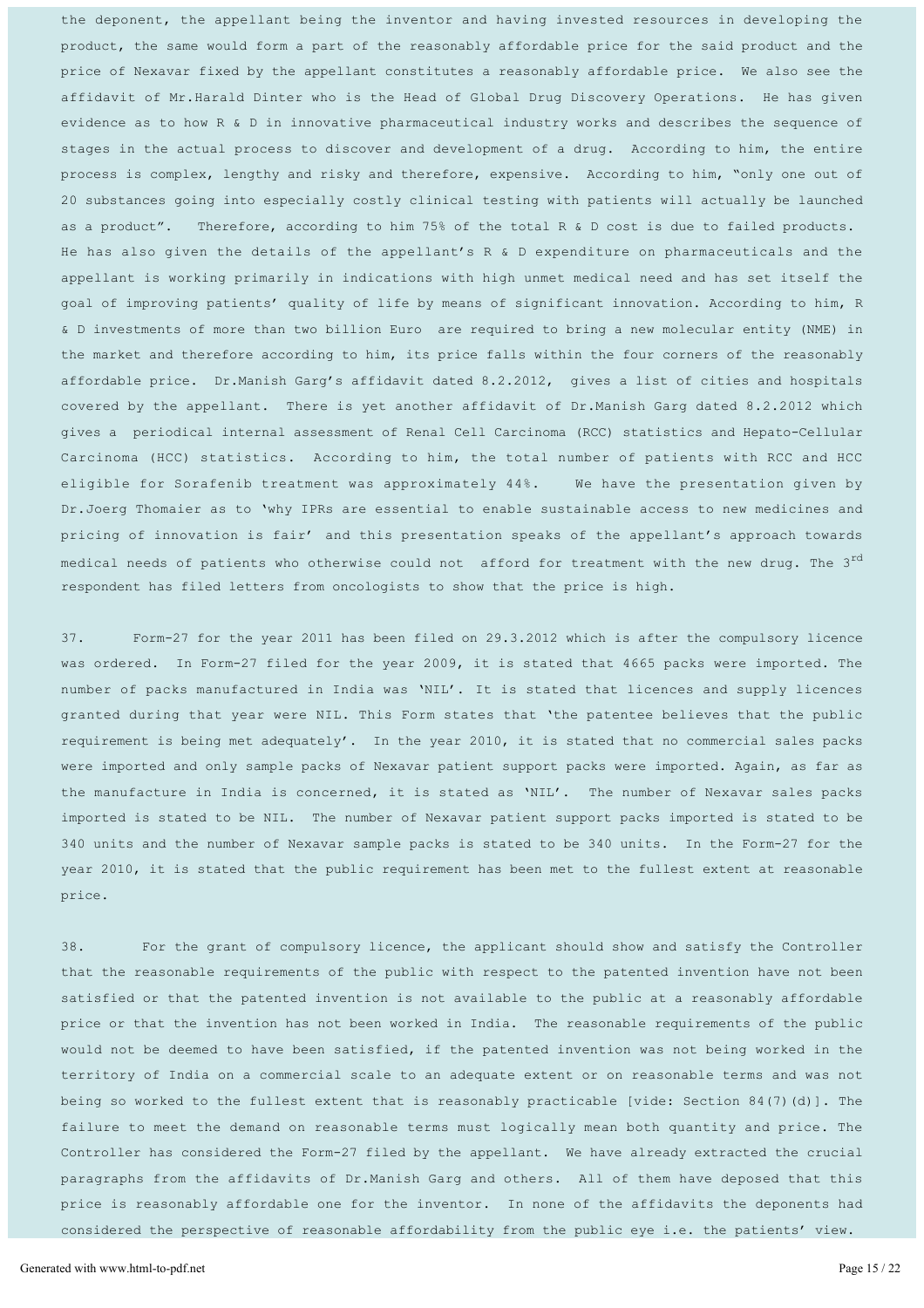All that they would say is that the process of drug invention is long drawn and expensive, and that several trials and experiments must be made at the laboratory for hours together before the drugs are successfully launched and many of the experiments would end up in failure and loss. Therefore, they had spent huge amounts in Research and Development for invention and considering this, they fixed the price which accordingly, is reasonably affordable.

39. When we look at the Act, it states that the invention must be available to the public at a reasonably affordable price and if not, compulsory licence can be issued. As we have already observed, Sub-sections (a), (b) and (c) of S.84(1) are separated by the disjunctive 'or' and the refore, even if one condition is satisfied, the Controller will be well within his rights to order compulsory licence. The price at which the appellant sells the drug is Rs.2,80,000/- per month. Before the Controller, two papers were shown for determining the affordability of the drug. One Mr. James Love, Director, Knowledge Ecology International also gave evidence. In fact, we have considered this affidavit in our order dated 14.9.2012 refusing to grant stay. This affidavit refutes the R&D costs claimed by the appellant. The R&D costs and the prices of other drugs do not assist in deciding what the public can afford reasonably.

40. The reasonably affordable price necessarily has to be fixed from the view point of the public and the word, 'afford' itself indicates whether the public can afford to buy the drug and therefore, we must consider this question from the view point of whether Rs.280,000/- per month is reasonably affordable price to the public. All the evidence filed by the appellant; the affidavits, the reports, etc. relating to the cost are not relevant to decide what the public can reasonably afford. The Controller was satisfied that the 'reasonably affordable price' has to be construed with reference to the public. The appellant has taken the stand that the statistics given by the respondent regarding the number of patients and the requirements cannot be accepted in full. Even if we take the appellant's own number, we find that the supply made by it cannot be said to be adequate and the price definitely is the factor that will determine whether the public will reach out for a particular invention. The Act also refers to the working of invention on a commercial scale and if the invention is not worked in the territory of India on a commercial scale to an adequate extent, then, the deeming provision of Section 84(7) will come into play. We will decide the question whether "working" means "local manufacture" later.

41. But, even assuming that we accept the case of the appellant in total that import will completely satisfy the working requirements, this import must be on a commercial scale to an adequate extent and sold at a reasonably affordable price. The appellant submitted that the conditions in sub-section (a), (b) and (c) of Section 84(1) cannot be strictly set apart and one will cast a shade on the other. If there is no working, then reasonable requirements will not be satisfied. If the price is not affordable then, again, the reasonable requirements cannot be satisfied. If it is not worked on a commercial scale, then again, the Act says that the reasonable requirements would not be deemed to be satisfied. The words, 'commercial scale' are also used in Section 83(a) and the subsidized programmes that the appellant has which would depend upon certain conditions being fulfilled will not constitute 'working the invention on a commercial scale'. These programmes are at the discretion of the appellant and not the market price. Nor are the insurance schemes relevant. The R&D costs cited are neither particular to the drug nor to India. Any way what we have to look at is the market price of the patented invention; the price at which the invention is made available to the public which in the instant case is Rs.2,80,000/- per month. We repeat that the Law requires us to see whether the patentee has made available the invention to the general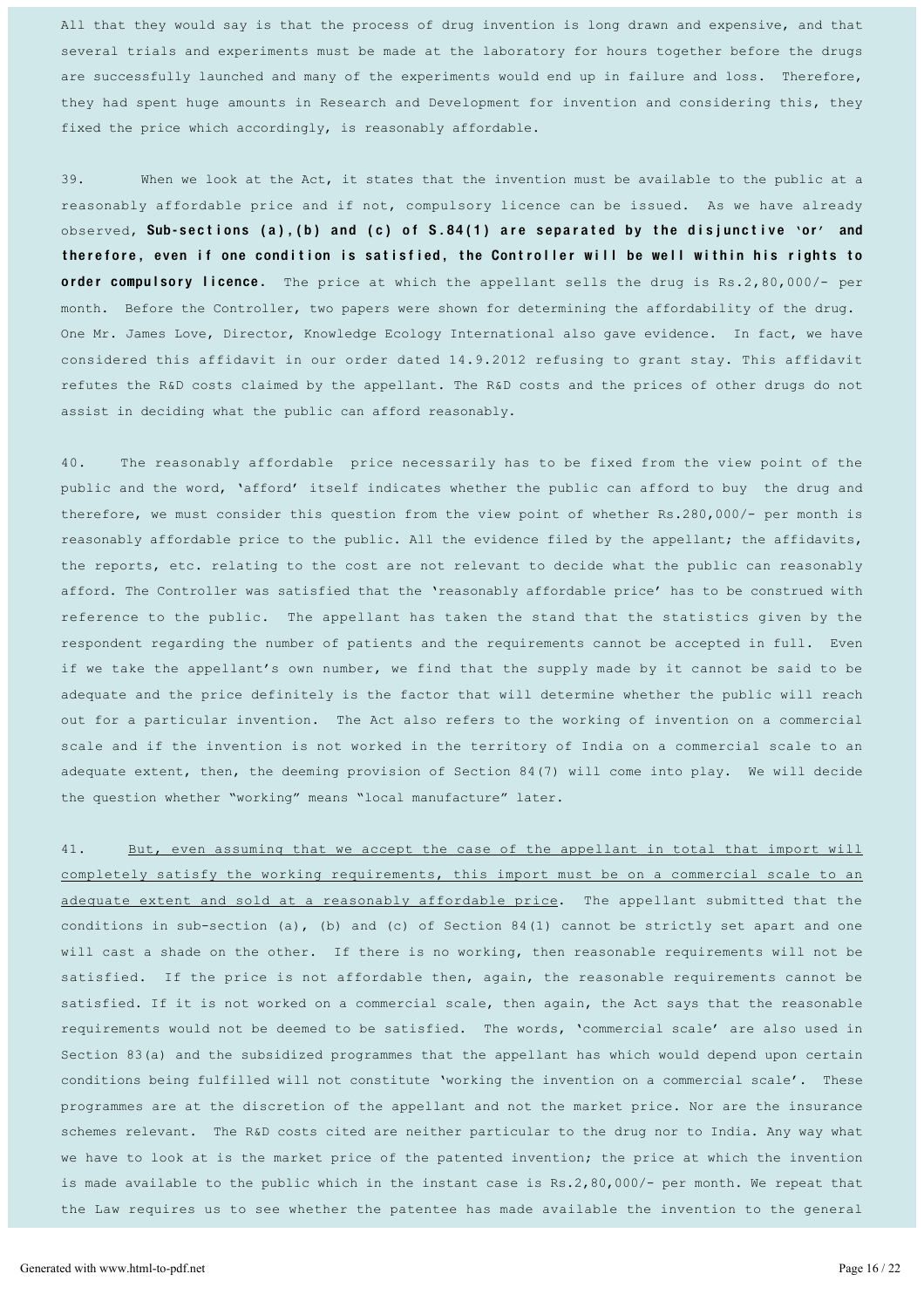public at a reasonably affordable price.

42. The Controller has held that the philanthropic proposals cannot be taken into account while construing the expression, 'working the invention on a commercial scale to an adequate extent'. Of course, he has referred to this in the context of the request for adjournment. The Patient Assistance Programmes may be welcome, but it will not satisfy the requirements of Section 84 which is only concerned with the price at which the drug is made available to the public. Section  $84(6)$ deals with what the Controller should take into account. They include the nature of the invention and the time that has elapsed since the grant of patent and the measures already taken by the patentee to make full use of the invention. The Controller must consider the compulsory licence applicant's ability to work the invention. He must also consider the applicant's capacity to undertake the risk in providing capital and working the invention and whether the applicant has made efforts to obtain a licence from the patentee on reasonable terms and conditions. But, the Controller shall not be required to take into account the matters subsequent to the making of the application. In this case, the appellant had brought to the notice of the Controller that there are Patient Assistance Programmes and the Controller considered the same and held that he should not take into account that because this clause in the Section requires him not to take into account the matters subsequent to the making of the application.

43. According to him, the intention of the legislature appears to be that subsequent measures by the patentee to frustrate the proceedings shall not be considered. This may not be right. If hypothetically the appellant had brought down the market price permanently to a reasonably affordable cost from the public point of view, that could not be said to be a measure frustrating the proceedings. After all, the compulsory licence procedure itself is only in public interest. Therefore, any manufacturer who, in order to market or make available the product, slashed down the price and making it available to the public to an adequate extent at a price which the public would reasonably afford, that cannot be said to frustrate the proceedings. Here we are not concerned with the interest of the compulsory licence applicant, but only the public interest. The grant of compulsory licence is not to favour the applicant, but only because the applicant has demonstrated that the invention has not reached the public in the manner envisaged under Section 84. Therefore, though the Controller's conclusion is right, the words at the end of Section 84(6) are not an absolute taboo to prevent the inventor from bringing down the price and making his invention available to the public. We have already referred to the paragraph from the Ayyangar Report with regard to non-working and that the provision relating to non-working has been introduced to ensure that the patentee has given necessary technical information to work the patent so that the patent is not revoked. Therefore, we must bear in mind that these proceedings are in public interest; they are neither against the inventor, nor in favour of the compulsory licensee. As we have observed earlier, the patents are granted only to benefit the public and the public must get the benefit from the invention and it hardly matters whether the invention is made easily available on a reasonably affordable price by the patentee himself pending the proceedings so long as the Controller is assured that the high price will not be restored. Here the appellant has not done that.

44. We also gain support from Section 94 which refers to termination of compulsory licence. It is possible for the patentee to make an application under Section 94 that circumstances that gave rise to the grant of the compulsory licence have ceased to exist and are not likely to recur. This means the patentee himself may permanently make the invention available to the public at a reasonably affordable price. If even after the grant of licence, the patentee has the right to move the Controller then, definitely pending proceedings, he can show that the price has been reduced and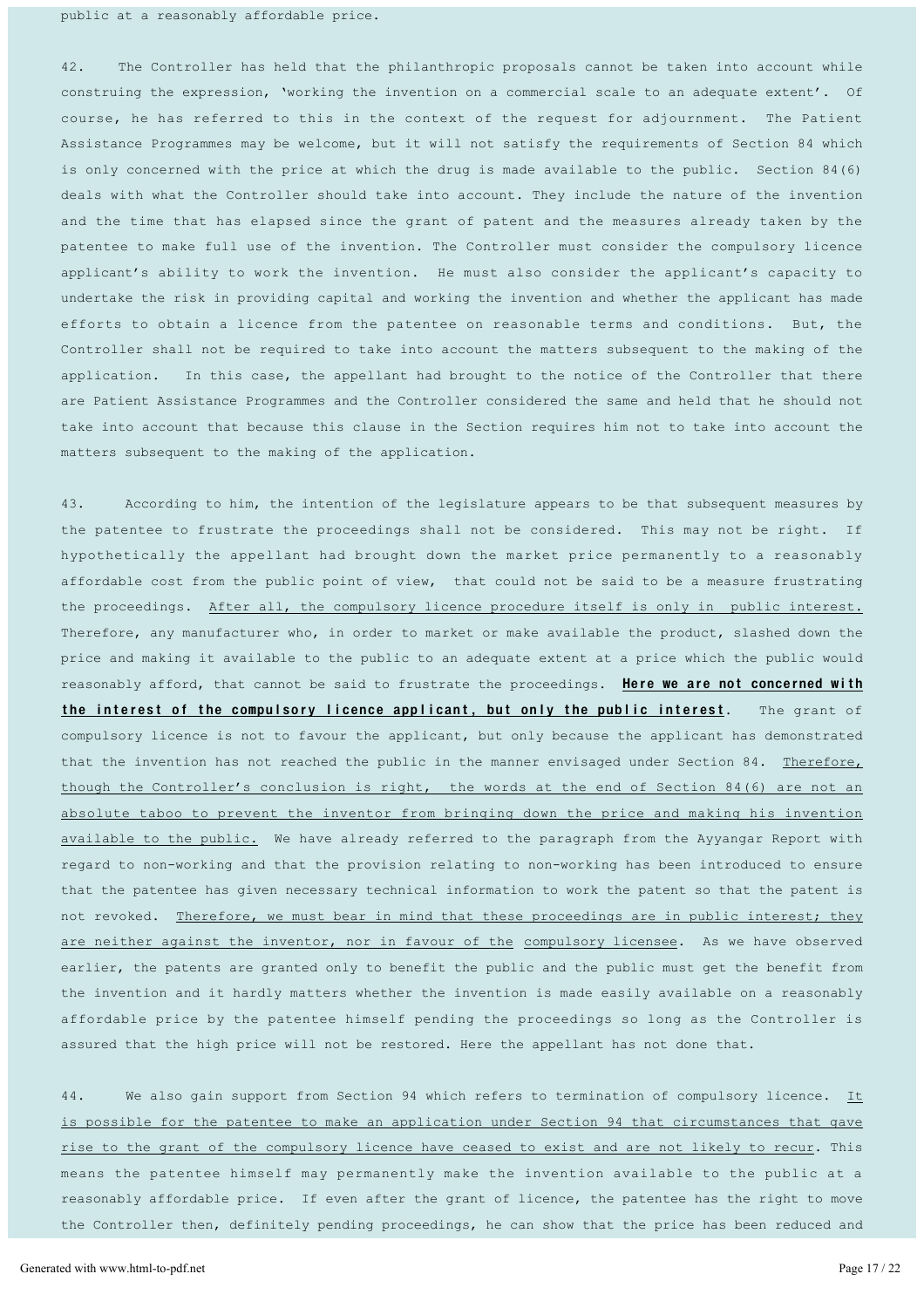the restoration of the earlier price is not likely to happen. The Controller was right in holding that the sales of the drug by the appellant at the price of about 280,000/- was alone relevant for the determination of public requirement and he was also right in considering the purchasing capacity of the public and the evidence available to conclude that the invention was not reasonably affordable to the public.

45. Submissions were made that with regard to palliative drugs one cannot enter the market easily and the market penetration is difficult and unless the patentee convinces all the Oncologists, they will not prescribe the patented invention to their patients any further and there are rival drugs in the market and that should also be taken into consideration. Law does not provide for the grant of compulsory licence soon after the patent is granted. It allows for a gestation period that is, three years. The law makers in their wisdom have thought that three years would be sufficient for an inventor to work his invention in the territory of India and make the supply meet the demand at a reasonably affordable price. Law has also allowed for a further one year if the inventor demonstrates that for any reason the time so granted has been insufficient to enable the invention to be worked on a commercial scale and for that, a grace period of 12 months in aggregate is provided under Section 86.

46. In this case, we find that the appellant has taken very contradictory stands. In Form-27, the appellant is fully satisfied that the public requirement has been met to the fullest extent at a reasonable price. We see from the Form-27 before us, the appellant has only taken into consideration the sales made by the appellant. Yet the appellant argued that CIPLA sales must be included to prove adequate supply. In the Form-27 filed in 2010 we also see that the appellant was fully aware of the difference between what is meant by commercial sales and what is meant by patient support sales because it is stated therein that there was no import of sales packs, but only sample of Nexavar patient support packs were imported. Therefore the appellant had not "worked" the invention on a commercial scale even if "import" alone would satisfy the working condition.

47. We must also examine what is meant by commercial sales. What we are concerned is whether it is made available to the public or the sales made by the appellant at Rs.280,000/- that is, commercial sales, that is, market price, that is, supply which the appellant makes to the public, meet the requirements or show working or reasonableness. In the year 2010, not one pack of commercial sales unit has been imported. It is, in this context, the Controller had denied the request for adjournment under Section 86. Section 86 requires the patentee to demonstrate that the patentee has taken with promptitude adequate reasonable steps to start working of the invention in the territory of India on a commercial scale and to an adequate extent. The appellant has got licence for importing and marketing the drug on 1.8.2007. The appellant had also got the licence from the Directorate General of Health Services to import and market the drug on 22.1.2008. The Controller had held that assuming that the actual permission to import and market the drug was given on 22.1.2008, the patentee's conduct of not importing the drug till 2008 and importing in small quantities in 2009 and 2010 is beyond explanation.

48. At this juncture, the learned senior counsel for the appellant submitted that it is not possible to comprehend how the Controller could have found fault with the appellant for not importing drug in 2008 and raised a question, if it was done, would it not mean that the appellant could smuggle it violating the law. We are not taking into account what the appellant did or did not do before 22.1.2008. The fact remains that till the application was filed which was on 28.7.2011, the appellant had three years and a bit more and the import in small quantities in 2009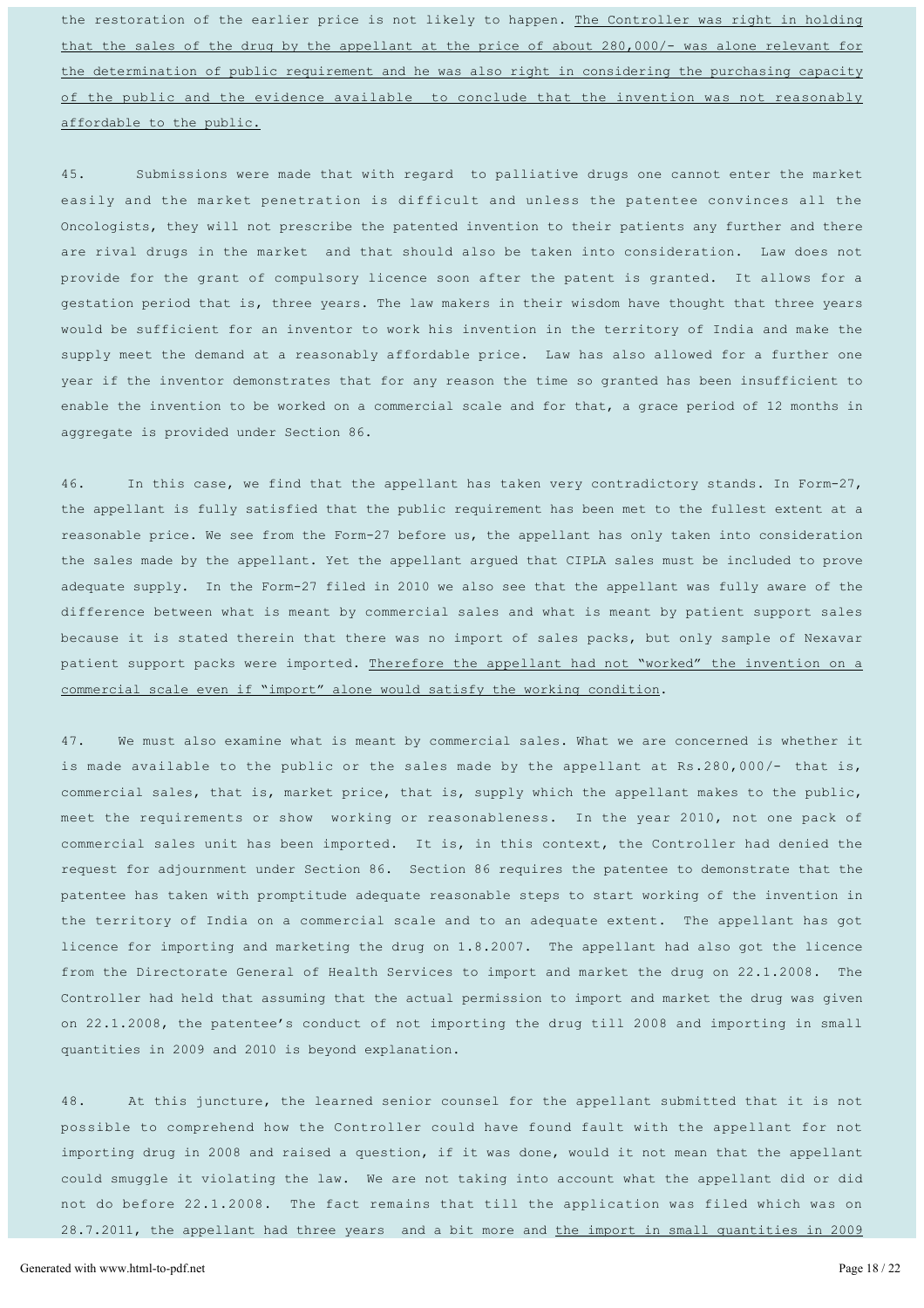and 2010 was rightly not sufficient to show that the patentee had taken with promptitude adequate and reasonable steps to work the invention. The Controller had also taken into account the fact that CIPLA entered the market only in 2010 and had observed that the appellant had approximately two years to modify its pricing strategy to work the invention on a commercial scale to an adequate extent. The Controller was therefore justified in not granting an adjournment under Section 86.

49. In any event, Section 86 gives the Controller the discretion to decide whether to grant adjournment or not. We are sitting in appeal over the order and unless the discretion is exercised perversely, arbitrarily and in a manner totally opposed to logic, we cannot interfere with it. Even if another view is possible, so long as the view taken by the original authority is a reasonable one, we will not interfere. The request for adjournment can be made only if the appellant wanted more time to work the invention. We asked the learned senior counsel whether that was not a tacit admission that the appellant had not worked the invention. He submitted that according to him, the appellant had worked the invention and even in the notice of opposition, the request was made without prejudice.

50. Next, we come to the question whether the patented invention has been worked in the territory of India. According to the appellant, attempting to construe local working in the sense of local manufacturing would be beyond the scope of the Patents Act. According to the learned senior counsel, the intent of the legislature was clear from the fact that the phrase, "manufacture in India" was deleted from erstwhile Section 90 of the Patents Act in the year 2002 which is now Section 84(7) of the Patents Act thus, negating the requirement of local manufacture in order to make it consistent with Article 27(1) of TRIPS Agreement. According to him, the quantity required in India does not economically justify the setting up a manufacturing faculty in India and that due to the low volume of sales, the drug may be manufactured on contract manufacturing basis through other manufacturers who are experts in manufacturing the drug. According to the respondent, however, the word 'working' should be read in the context of principles stipulated in Section 83(a) & (b) of the Act and with reference to the debates in the Lok Sabha and in the Ayyangar Report, paragraph-30, this question is considered and it states that "the imported product might be cheaper, but even if the cost of the article manufactured in the country might be considerably higher, it might in the long run prove an advantage to the national economy and it finally says that the costs to an under-developed country where a patent is worked wholly abroad far exceed any possible gains in any such exchange." The Report also quotes from Floyd L Vaughan who says speaking of the position of patents in America that it would be "contravention of patents law and economic injustice to the American manufacturer to allow a foreigner to take out a patent in this country merely for the purpose of reserving United States as a market for his patented product which is manufactured abroad exclusively." This report, of course, is prior to TRIPS Agreement, but it is still amazingly relevant. We must read the International Conventions and our own law harmoniously. In this regard, the Controller, while referring to Paris Convention, Article 5A(1), observed that when the convention provides that importation of patented articles by the patentee shall not entail forfeiture of the patent and that would seem to suggest that importation could entail something less than forfeiture, such as compulsory licence. He has also noted that the term "working" has not been defined in the Paris Convention and it has been left to the legislatures of the Member countries to construe the same in the manner conducive to their socio-economic requirements.

51. The Act as it stands today uses both the words "working" and "import" in various sections at the same time and not synonymously, notwithstanding the deletion of 'manufacture in India' from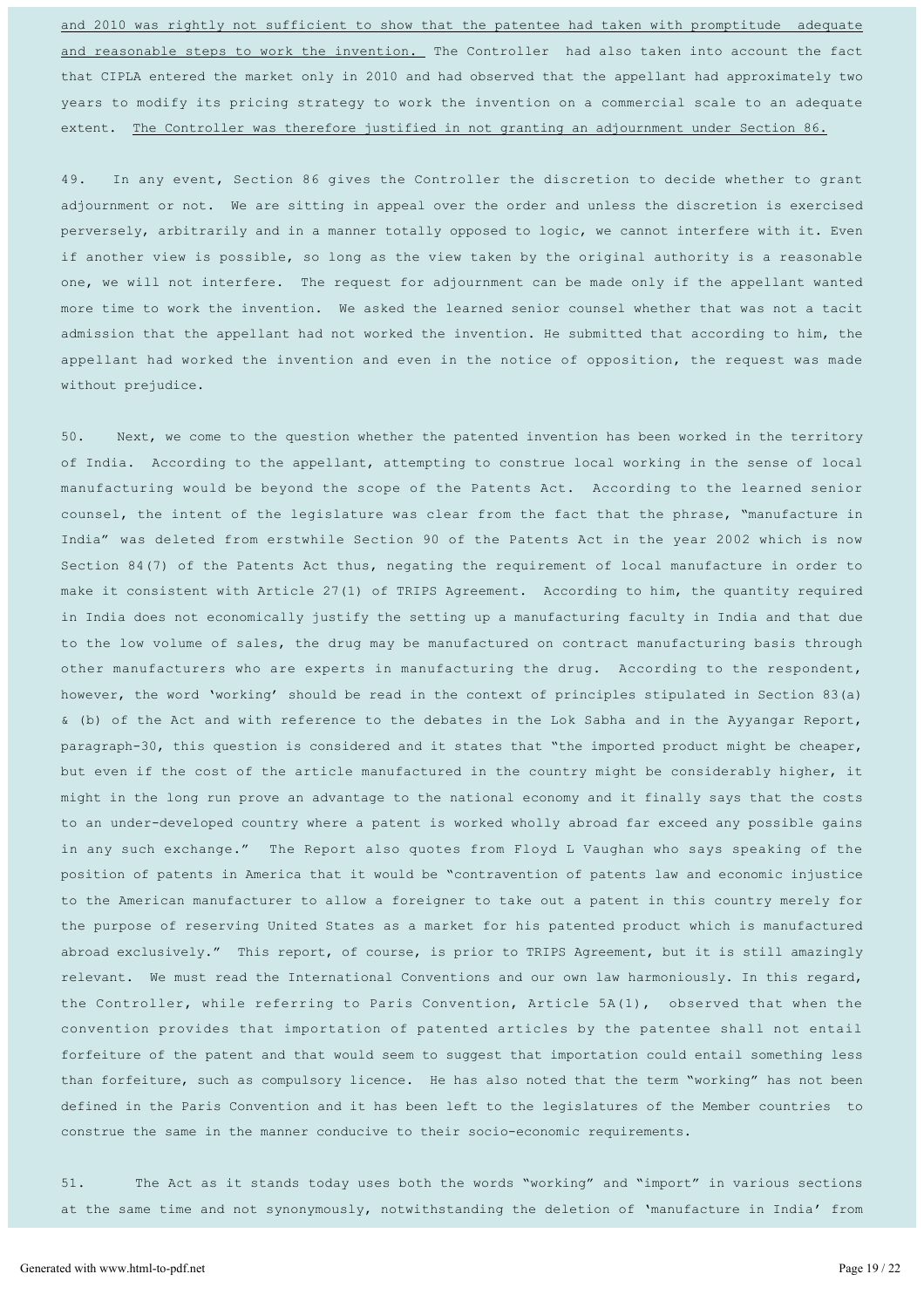Section 84(7)(e) which originally read as 'if by reason of default of the patentee to manufacture in India' and from Section 84(7)(a)(ii) which had the words, 'manufacture in India'. Section 83(b) says that the patents are not granted merely to enable patentees to enjoy a monopoly for the importation of the patented articles. Section 83(c) refers to transfer and dissemination of technological knowledge. Section 84(7)(a)(iv) refers to establishment or development of commercial activities in India being prejudiced. Section 84(7) (e) speaks of working of invention being prevented or hindered by the importation. Section 84(7) (e) which refers to the working of invention in the territory of India and importation from abroad of the patented articles, clearly indicates different activities. In a given case there may be an invention which cannot be manufactured in India and it is also possible that there is an invention where the reasonable requirement of public itself is small in number and setting up a factory just for the said purpose is not practicable.

52. As we have already seen, TRIPS says that the authorization and other uses must be dealt with on a case to case basis. Therefore, we cannot decide that "the working" totally excludes import, or that "working" is synonymous to "import" and that if there is no manufacture in India, then there is no working. The repeated use of the words, 'in the territory of India' does indicate local working, but as the Controller has observed, the word 'working' has not been defined. The prohibition of discrimination in the grant of patent under the International Conventions which bar forfeiture of patent for not manufacturing locally will not come in the way of the Controller granting a compulsory licence. The Controller has rightly held that it is the ultimate step of revocation of patent which is barred. In the present case, the patent had been granted and no discrimination has been made on the ground of absence of local manufacture. The  $3^{rd}$  respondent had submitted that the appellant has a manufacturing facility in India and therefore, it could have manufactured the invention in India. According to the appellant, it was not economically feasible to set up a facility in India for manufacture the drug. We have earlier extracted the statement of appellant which is to the effect that it could have got it manufactured through others. In any event, we are not furnished with any evidence regarding this aspect viz., whether the appellant in its facility in India, which admittedly the appellant does not deny, could not have manufactured this drug. So, with regard to Section 84(1)(c), we find that the word 'worked' must be decided on a case to case basis and it may be proved in a given case, that 'working' can be done only by way of import, but that cannot apply to all other cases. The patentee must show why it could not be locally manufactured. A mere statement to that effect is not sufficient there must be evidence.

Therefore, while we are of the opinion that the word 'worked' has a flexible meaning, and to that extent we differ from The Controller. The appellant has not proved working and so his conclusion is right. Working cannot mean that the requirement of working would be satisfied by having import monopoly for all patented inventions. We also look at Section 84(7) (iii) which says that the reasonable requirements of public shall be deemed not to have been satisfied if a market for export of the patented article manufactured in India is not being supplied or developed. Therefore, 'working' could mean local manufacture entirely and 'working' in some cases could mean only importation. It would depend on the facts and evidence of each case.

53. The appellant therefore fails the test of S84(1).

54. According to the appellant, the terms and conditions were fixed in an arbitrary manner and it is a clear violation of mandatory requirements of Section 90. The Controller on the basis of the materials before him was of the opinion that Rs.8,000 was a reasonably affordable price. There is no evidence to the contrary. Now we come to the royalty issue It is submitted that the  $2^{nd}$  respondent had not factored in the cost that the appellant incurred which should have been under Section 90.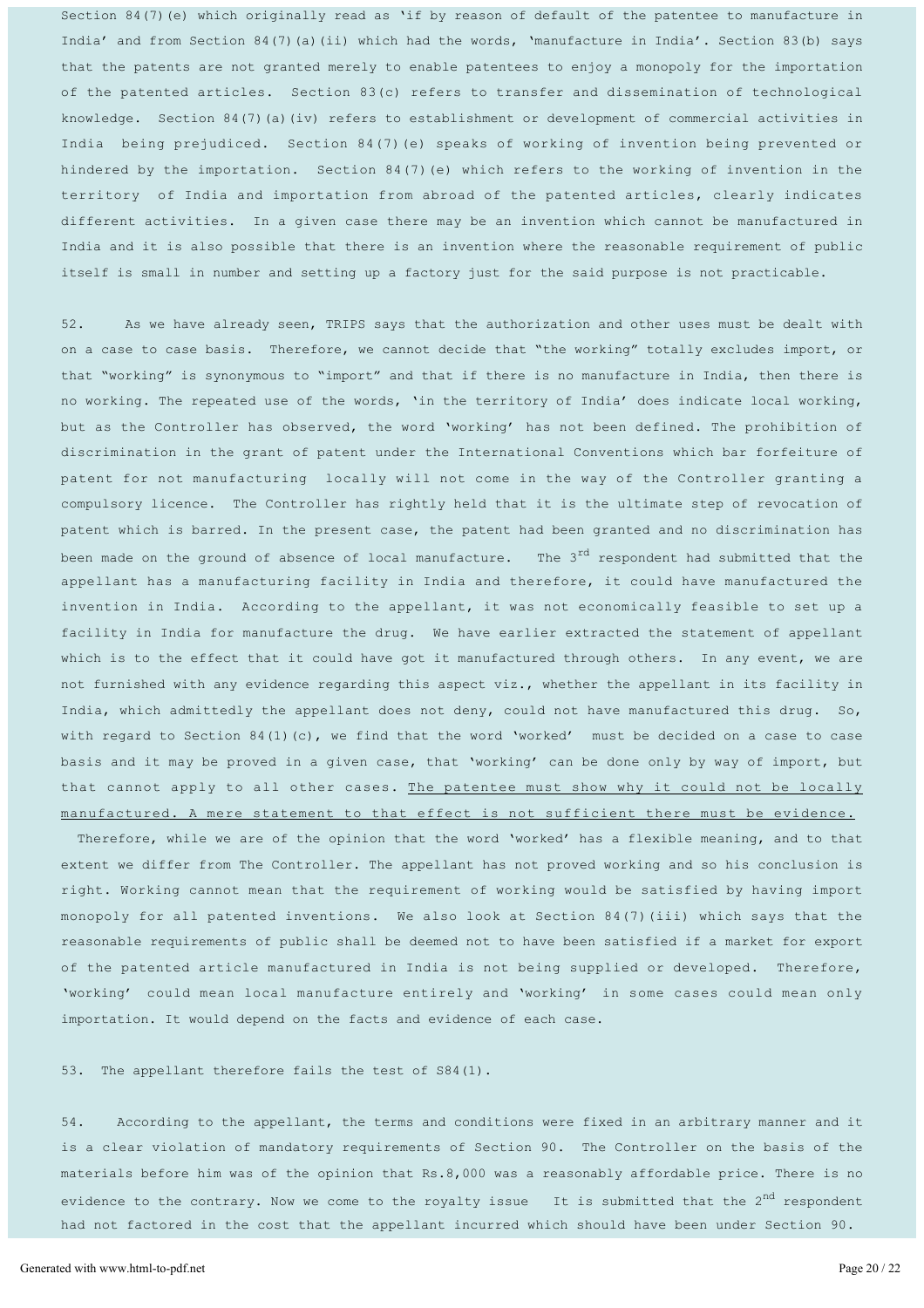According to the appellant, the Controller should have added a fixed amount based on sale of each pack by the third respondent. It is also submitted that as per the bifurcation of cost of the product given by the 3<sup>rd</sup> respondent, the retailers and stockists get more than what the inventor gets which cannot be the intent of the legislature. Section 90(1) speaks of royalty and other remunerations. Under Section  $90(2)$ , while dealing with the terms and conditions of licence, the Controller must endeavour to make available the articles to the public and at the same time, this fixing of price should be made in consistent with the patentee's deriving a reasonable advantage from its patented right. The Controller has given his reasons for fixing 6% royalty and we find from the written submissions given by the 3<sup>rd</sup> respondent that UNDP specifically recommends that the rate of royalty be set at 4% and adjusted upwards as much as 2% for products of particular therapeutic value or reduced as much as 2% when the development of the product has been partly supported with public funds. The Controller has referred to this while fixing the royalty at 6%. According to the  $3<sup>rd</sup>$  respondent, by any calculation, the fixing of 6% royalty is on the higher side. While we do not have any other document apart from the recommendations of UNDP, the grievance of the appellant is that the distributors and stockists are getting a margin of 30% while the appellant gets 6%. The appellant has a genuine reason for revision of royalty. We find that on the calculation given by the appellant, it appears that the  $3^{rd}$  respondent gets roughly  $14\frac{8}{6}$  which is the margin. The Controller General directed the royalty shall be paid on the net sales of the drug and not from the margin and we think it right. In view of the all the materials viz., pleadings and evidence before us, we are of the opinion that an increase of one percent to the royalty fixed by the Controller would meet the ends of justice. Therefore, paragraph 15(f) of the impugned order alone is modified. In other respects we do not see any error.

55. Paragraph 15(h) requires the licensees to supply the drug to atleast 600 needy and deserving patients per year free of cost and that a report shall be submitted on or before 31st June every year. When the arguments were heard, we said that when this statement is filed before the Controller, a copy of the same must also be sent to us. In the affidavit filed along with such statement, the  $3^{rd}$  respondent stated that it had distributed the drug to 313 patients free of cost as against their calculation of 450 patients. According to the 3<sup>rd</sup> respondent, since the order was issued on March 12, 2012 to distribute the drug to 600 patients every year, if the number of patients are calculated on pro-rata basis, it would be 450 patients. The  $3^{rd}$  respondent has given the names of patients, name of the doctor, place where the patients were enrolled and the drug supplied. In paragraph 3 of the affidavit, it was stated that the deficiency in the number of patients would be met up by March, 2013. This is also referred to by the appellant who states that on the ground of non-compliance of the direction of the Controller General, the compulsory licence must be revoked and the appeal must be allowed. If permitted in law, the appellant is free to approach the Controller for appropriate relief. We are merely considering the legality of the impugned order.

56. Next, we come to suppression and wrong statement. The suppression is with regard to CIPLA's presence in the market and the false statement is the statement made that the applicant has applied and obtained patent for process of producing Sorafenib Tosylate, a copy of which is annexed as Annexure-M. Three factors are referred to by the appellant; (i) filing of counter claim in the civil suit; (ii) presence of CIPLA; and (iii) process patent which was alleged to have been granted but it was in fact pending. This issue is a difficult one. As regards filing of counter claim, the case of the 3<sup>rd</sup> respondent as to why it did not refer in its application is that a copy of the counter claim and documents were submitted to the Controller of Patents under a separate cover and